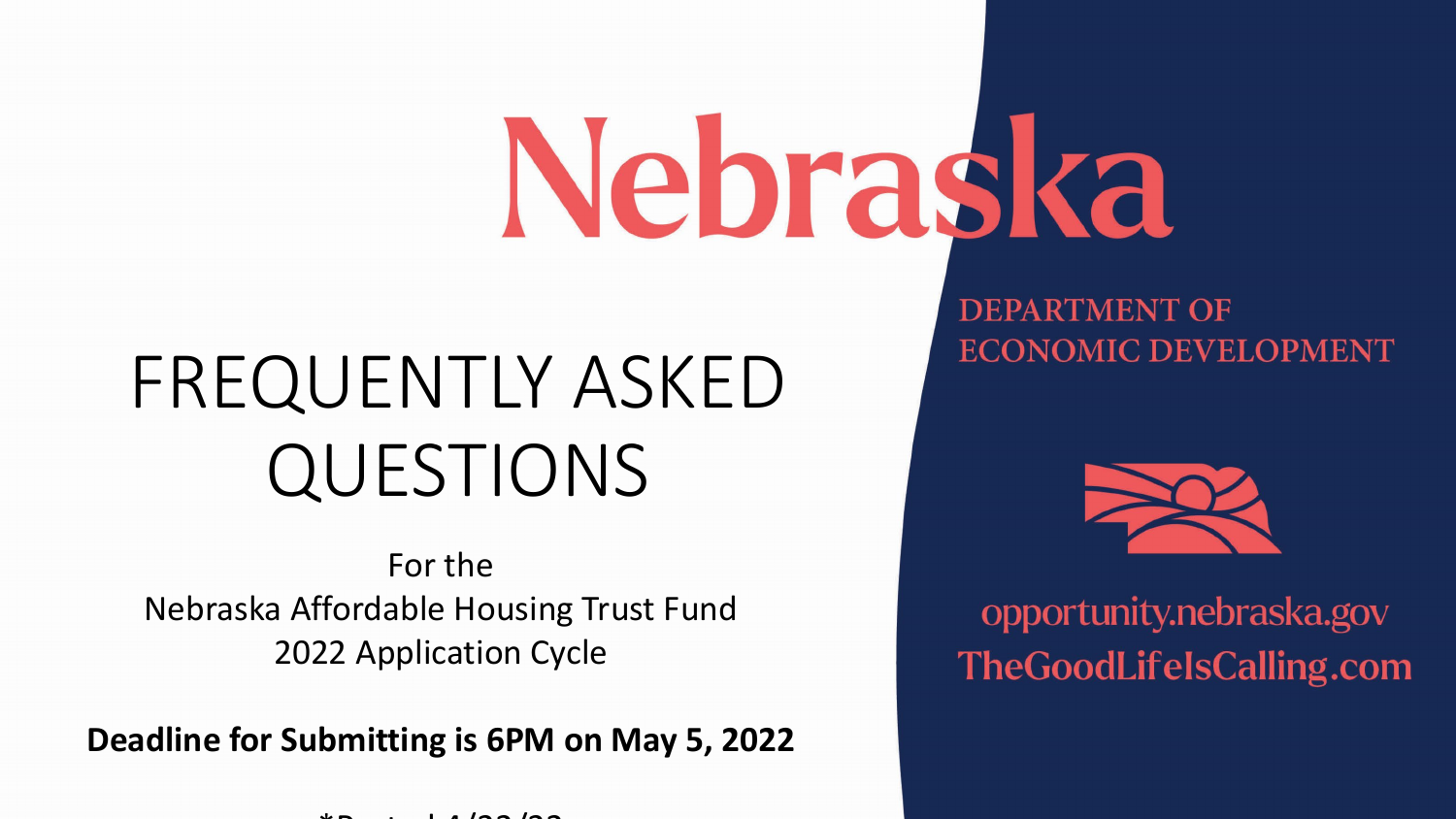# RESOURCES:

# Application Guidelines & Recorded Workshops

Found under *Training and Workshops @* **<https://opportunity.nebraska.gov/nahtf>**

## AmpliFund Videos and User Guides:

Found under *Quicklinks-Nebraska Affordable Housing Trust Fund @* **<https://opportunity.nebraska.gov/amplifund/> For Assistance with AmpliFund contact** [DED.Support@nebraska.gov](mailto:DED.Support@nebraska.gov) 

### **Submission Deadline May 5, 2022 at 6PM**

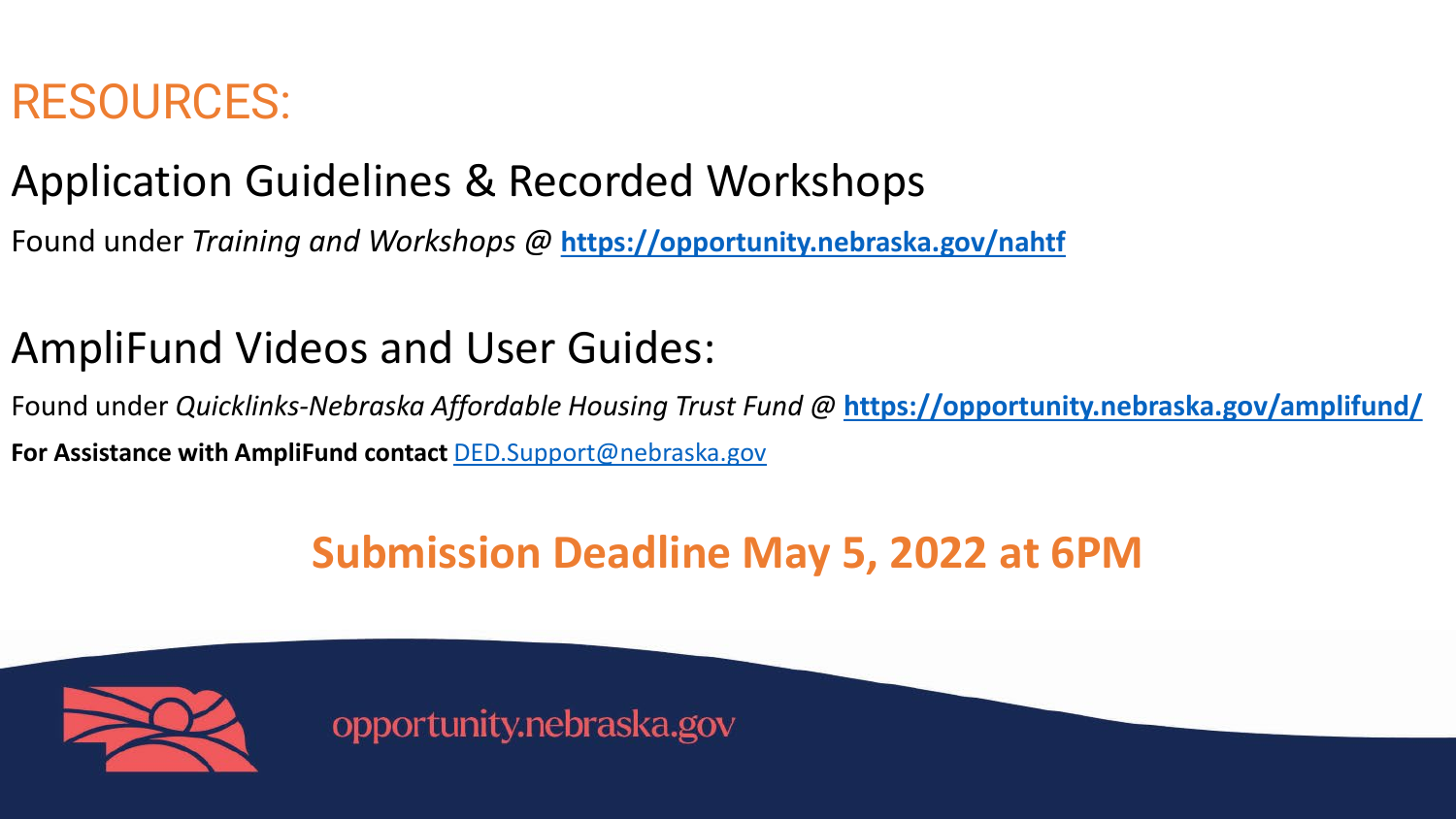# ATTENTION: New Subsidy Table Released

The NAHTF program uses the HOME Maximum Per Unit Subsidy Limit Table which is based on bedroom size. All projects will use these current numbers regardless the year of their contracts.

Use data in the row labeled **All Nebraska and Iowa PJs/Counties.**

**Applicants in the 2022 NAHTF cycle will need to use this updated link in their program guidelines:**

[https://opportunity.nebraska.gov/wp-content/uploads/2022/04/2022-Iowa-and-Nebraska-PerUnit-](https://opportunity.nebraska.gov/wp-content/uploads/2022/04/2022-Iowa-and-Nebraska-PerUnit-Subsidies.pdf)Subsidies.pdf.

\*Added 4/22/22

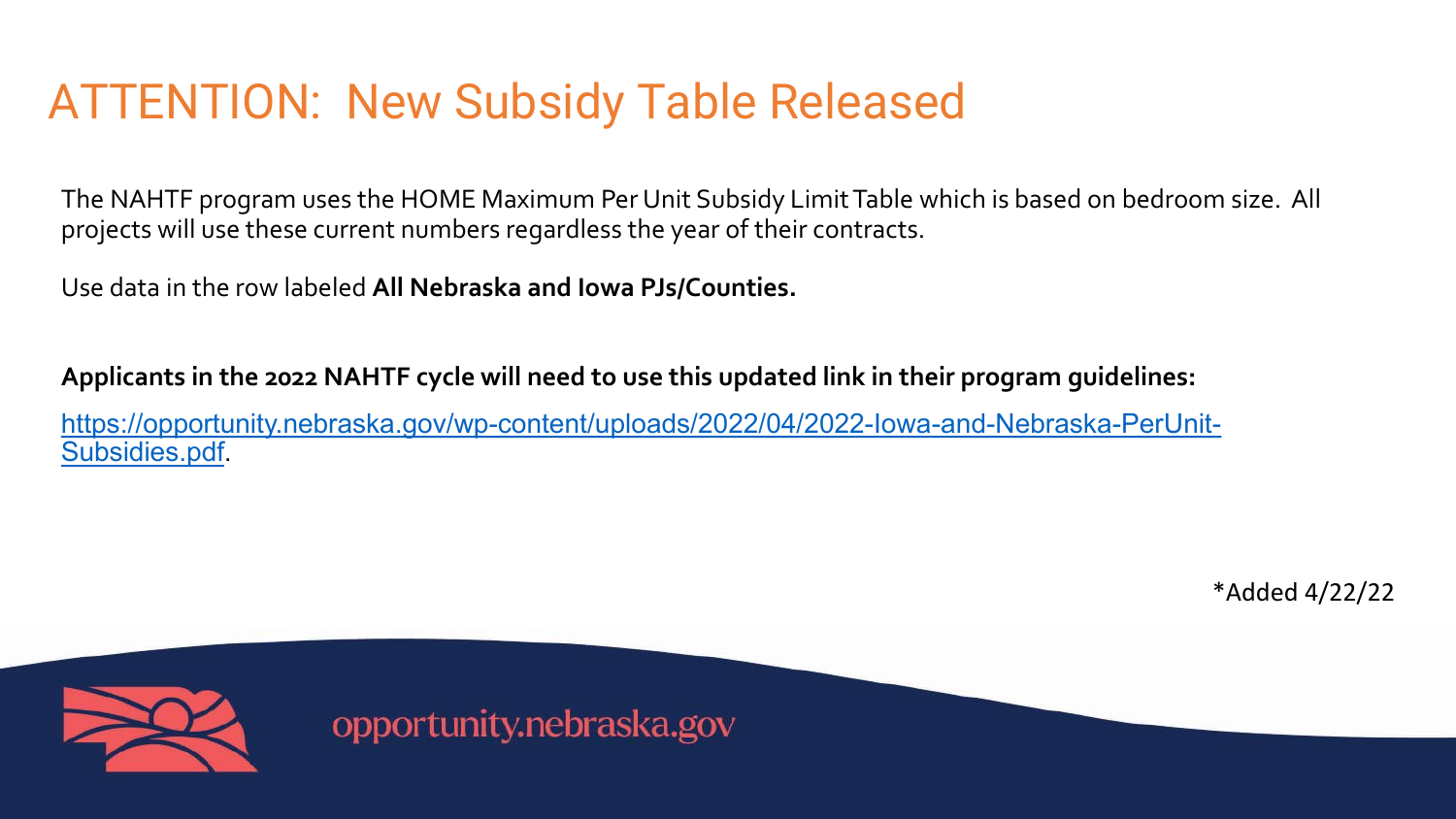#### Q: Is Tenant Education a requirement for Rental Projects?

NDED does require tenant education to be provided and validated with a certificate of completion in order to stay in compliance with NAHTF guidelines. This is stated in the program guidelines checklist.

RentWise is a common resource. Other educational programs may be submitted to DED for approval and use in a project. Applicants who are awarded NAHTF funding should work with the project partners/developers in the early stages of project to plan for tenant education.

It is recommended that Tenant Applications include an agreement to complete tenant education and provide proof of completion. Property Management/Owners may provide incentive to attend. Typically, NAHTF-assisted units have lower rents than market-rate which provides a degree of incentive.

\*Added 4/22/22

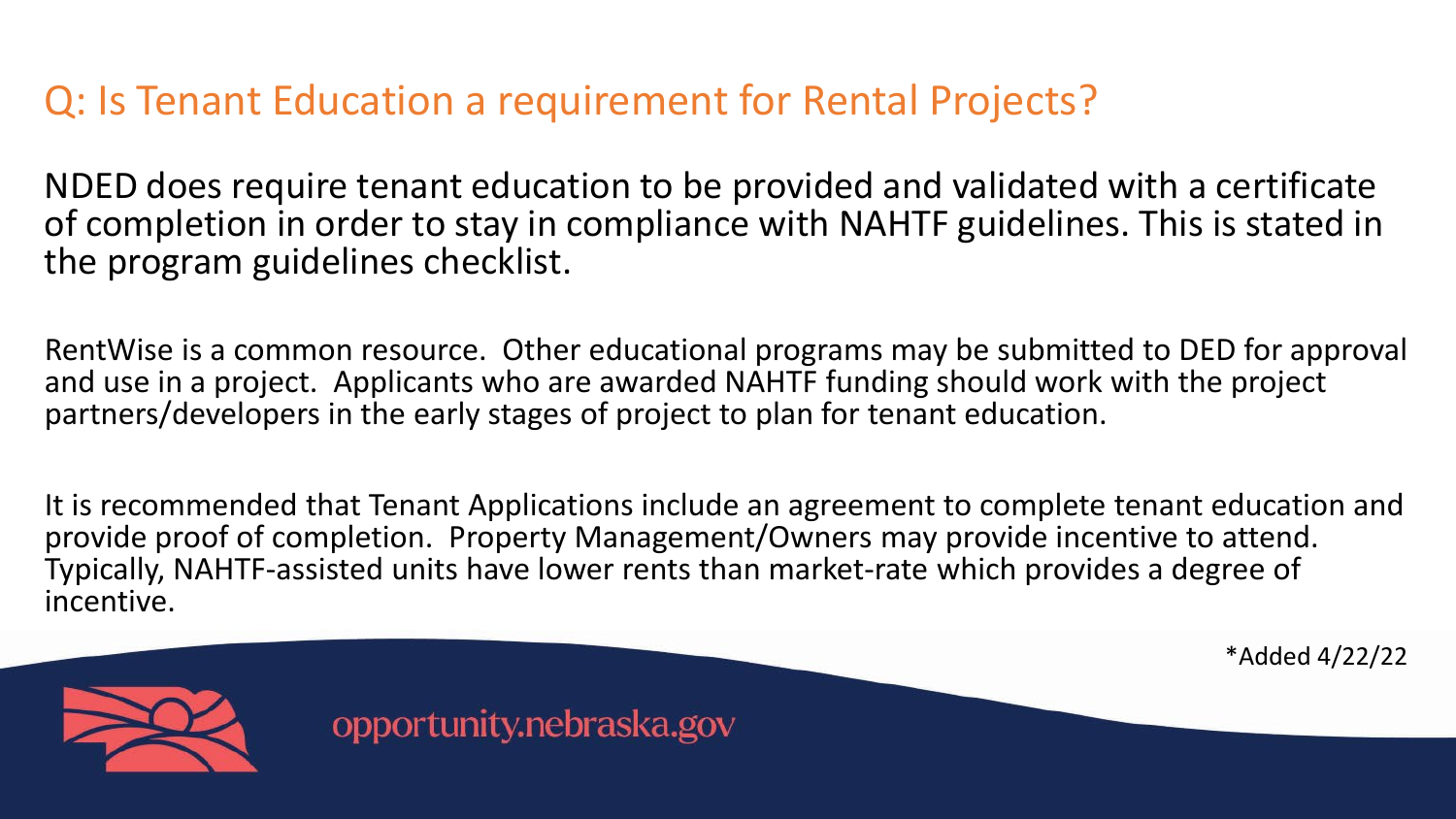#### Q: Explain the types of assistance provided by NAHTF?

#### **There are 3 types of assistance typically seen in NAHTF New Construction projects:**

- Development Gap Assistance This is a subsidy used to fill the funding gap created by a difference between the cost to build and the appraised or Fair Market Value of the newly constructed unit. A Development Subsidy is p
- **Affordability Gap Assistance** This is subsidy used to fill the funding gap created by a difference between the appraised or Fair Market Value of the newly constructed unit and what the house sells to the homebuyer for \$175,000 = \$25,000). The \$25,000 Affordability Gap must be protected by either Resale Provisions (secured by a covenant) or<br>Recapture Provisions (secured by a lien). There is no time limit on repayment of the Affordability home is sold.
- Direct Homebuyer Assistance Direct Homebuyer Assistance is a subsidy or loan provided to the homebuyer at time of closing. DED<br>allows for up to 20% of the home's Sale Price to be budgeted in this category. This assista **Provisions** (secured by a covenant) or **Recapture Provisions** (secured by a lién) for the length of the Affordability Period as stated in<br>the DED contract. For example, a household at 120% of the Area Median Income is pur their own cash to apply at closing, therefore \$30,000 in NAHTF-funded Homebuyer Assistance is provided to the Homebuyer at<br>closing. In new construction projects, the Department typically sees NAHTF funded Direct Homebuyer

*NOTE: In cases where both an affordability gap and Direct Homebuyer Assistance are required, both investments need to be protected and/or secured. Consult real estate attorney to determine the logistics of how the DED recipient does this.*

\*Added 4/22/22

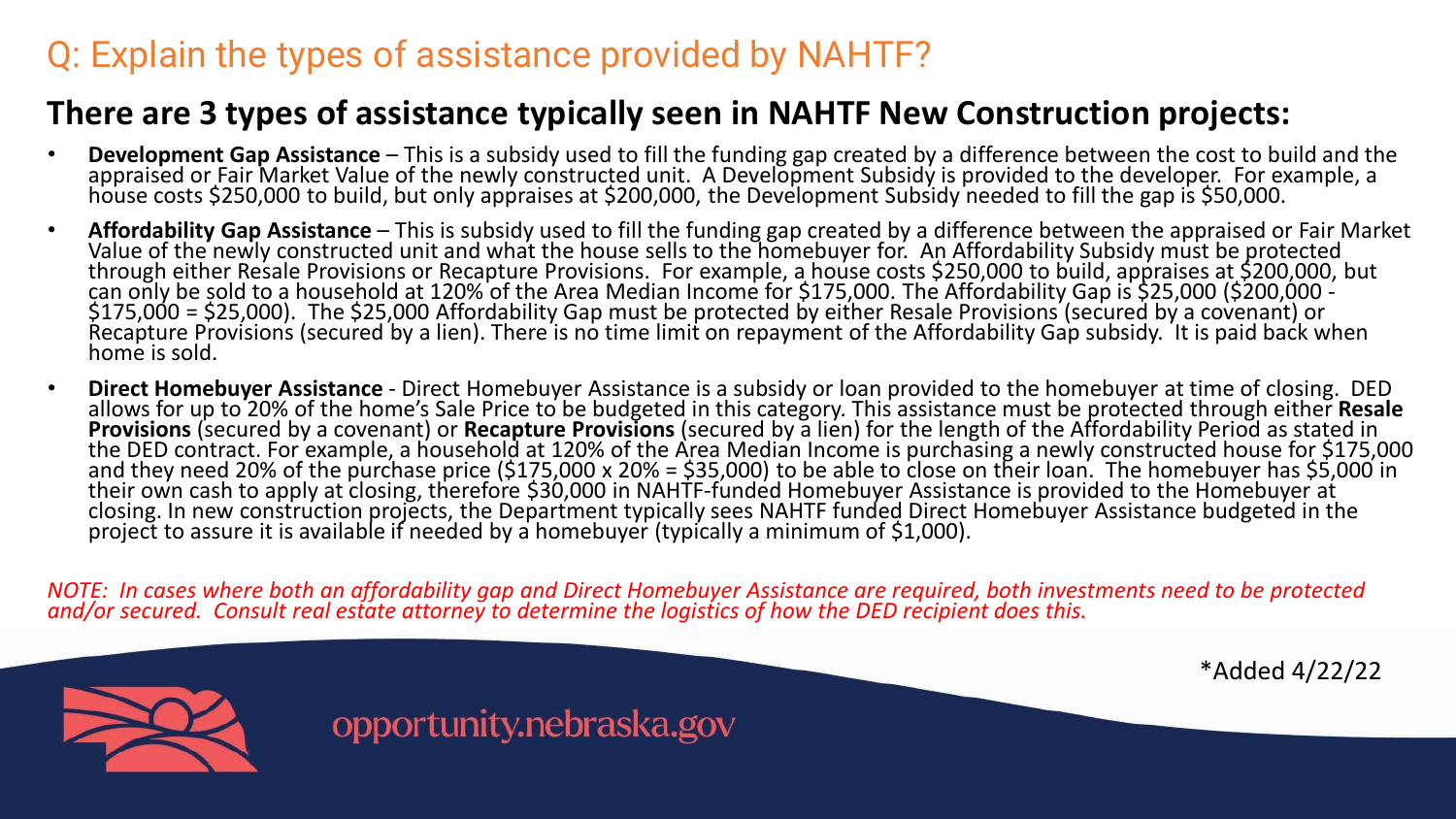# Q: How do I name my Application?

Naming Format: (PreApp) 22NAHTF (Applicant Organization) (Type) (Activity)

- **PreApp\_**22NAHTF\_ Anywhere City\_ HB\_ NC\_HBA
- o 22NAHTF Any Organization RH Rehab

| <b>Type abbreviations</b> | <b>Activity abbreviations</b>                 |  |
|---------------------------|-----------------------------------------------|--|
| <b>HB=Homebuyer</b>       | NC=New Construction                           |  |
| <b>HO=Homeowner</b>       | Rehab = Rental Rehab or Rehab Conversion      |  |
| <b>RH=Rental</b>          | <b>PRR= Purchase/Rehab/Resale</b>             |  |
|                           | OOR=Owner Occupied Rehab                      |  |
|                           | HBA= Homebuyer Assistance (DPA/Closing Costs) |  |

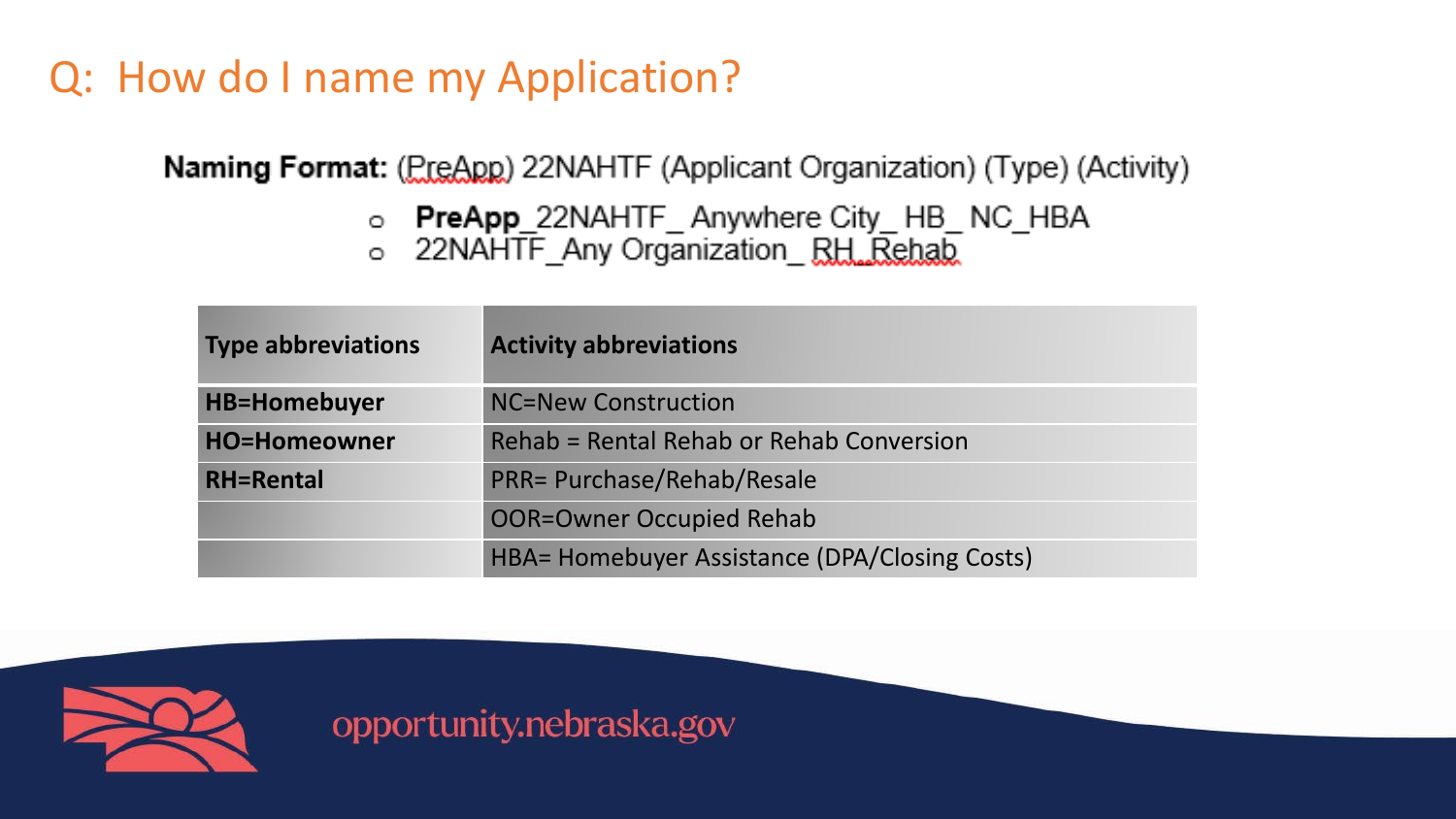Q: If our project does not meet the required Threshold Milestones by the full application due date, are we eligible to submit a 2022 NAHTF application?

No.

The Department will not review any applications submitted by applicants that have a project not meeting the Threshold Milestone requirements by May 5, 2022.

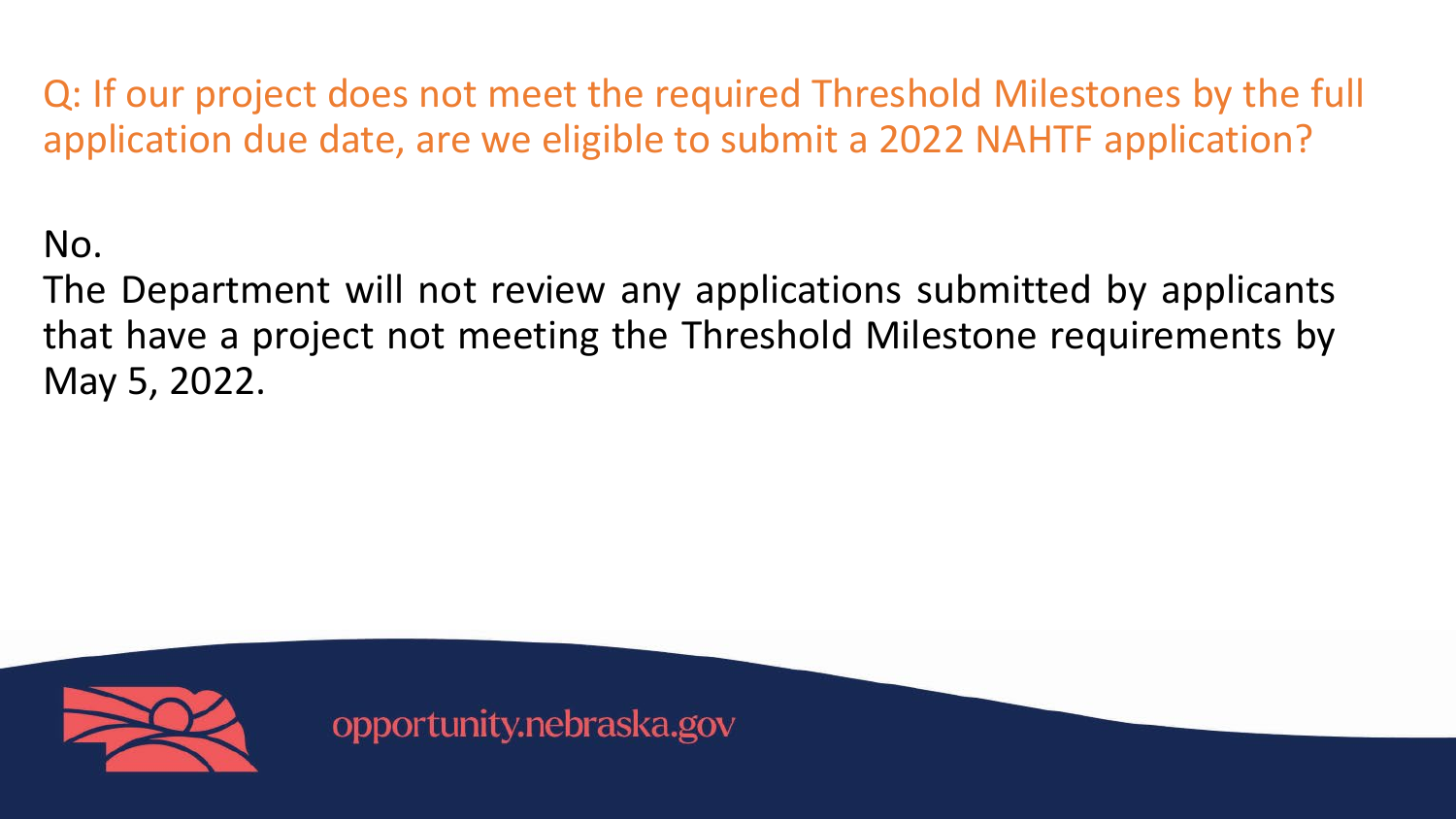# Q: When is a Rental Development Pro-Forma due?

All Rental projects will be required to submit their Development Pro-Forma by March 31, 2022, for review prior to Full Application.

Rental projects are required to use the Rental Development Pro-Forma found in the Pre-Application or on the NAHTF webpage.

Submit the Rental Pro-Forma to the applicant's regional Housing Representative.

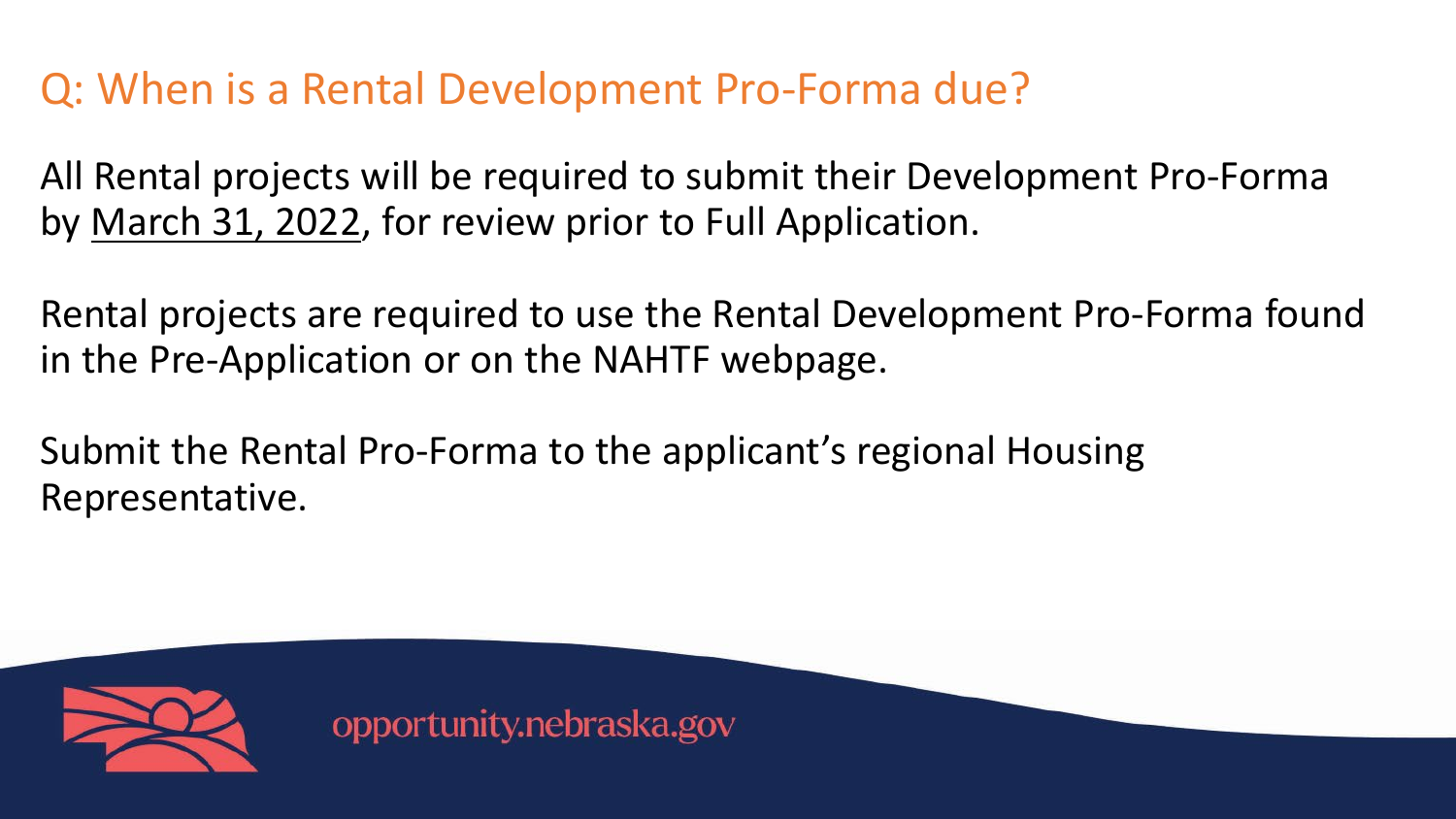#### Q: How are General Admin and Housing Management calculated?

Total Project Cost (TPC) is used to calculate these two administrative cost allowances. TPC= NAHTF Primary Activities + NAHTF Support Activities (do not include match amount).

**General Administration** – up to 8% of NAHTF Total Project Costs, not to exceed \$20,000 per award (whichever is less). No support documentation will be required with payment requests.

*\*DED recommends applicants track their Gen Admin costs for their own project files so as to provide historical data for their organization; useful for planning and budgeting for future applications.*

**Housing Management** – up to 12% of NAHTF Total Project Costs; not to exceed \$5,000 per unit (whichever is less). Reimbursement is on a per unit basis and eligible upon documentation of unit completion. (This requirement does not apply to Lead-Based Paint)

**Lead-Based Paint** *– up to \$1500 per unit may be budgeted and reimbursed with invoice documentation.*

*\*LBP Balances left in budget at completion of contract will not be eligible for budget amendment. Balances will be recaptured by DED for use in future cycles.*

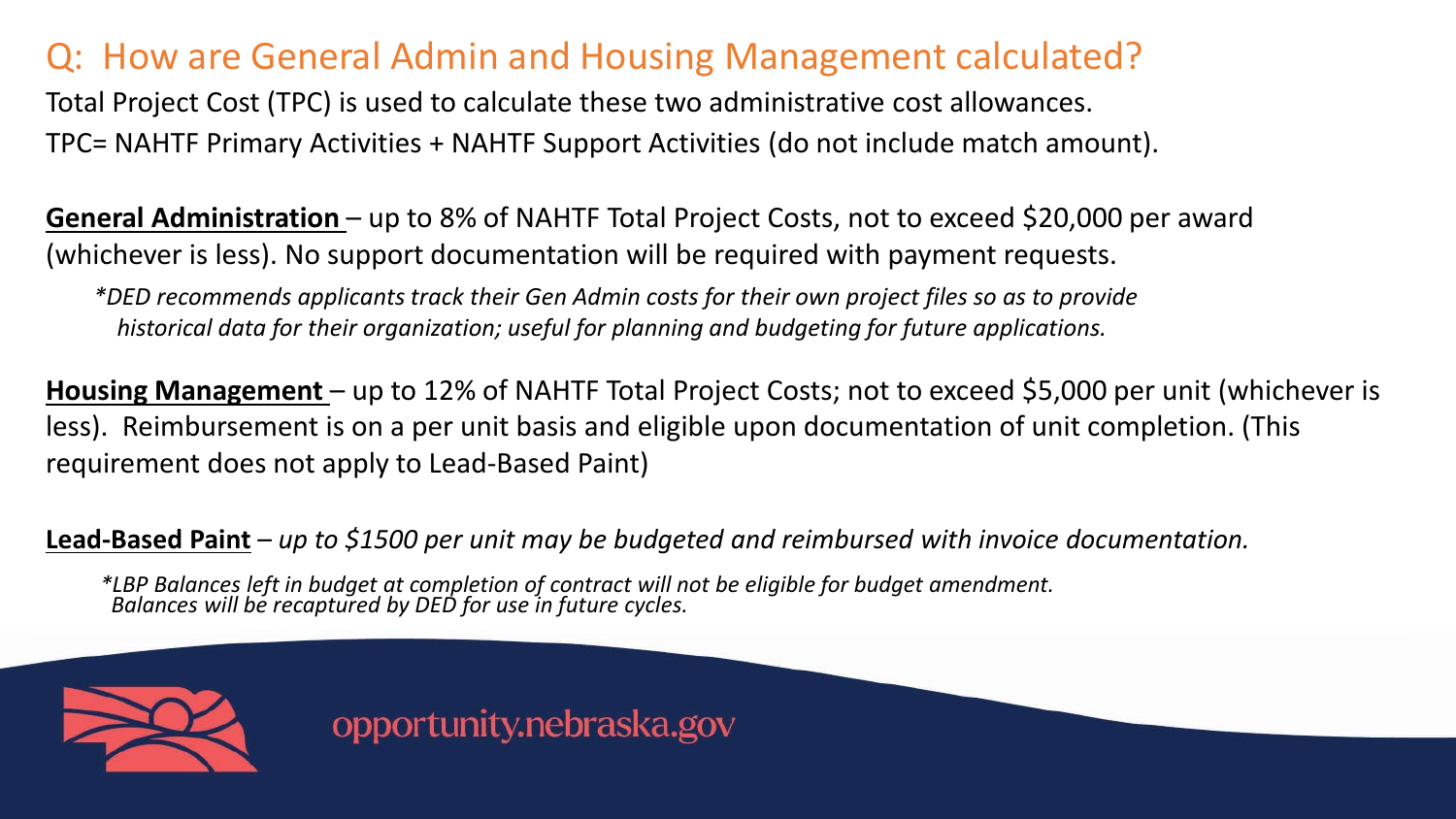#### Q: How do I figure Total Development Cost (TDC) & Total Project Costs (TPC)?

**TDC** = All Development Costs in the project regardless of the funding source.

\*All project related expenses, land/building purchases, administrative costs, etc.

\*May include costs that are being paid by leverage Leverage paid costs are not shown in the NAHTF project budget created in the application.

**TPC** = The total of all NAHTF funded Primary Activities plus NAHTF funded Support Activities. This will be the total listed in the NAHTF budget created in the application Budget section.

\*Amount does not include match amounts for these activities, but only the NAHTF amounts requested in the application.

\*On budget total the amounts listed under the Grant Funded column including only activities 01-09.

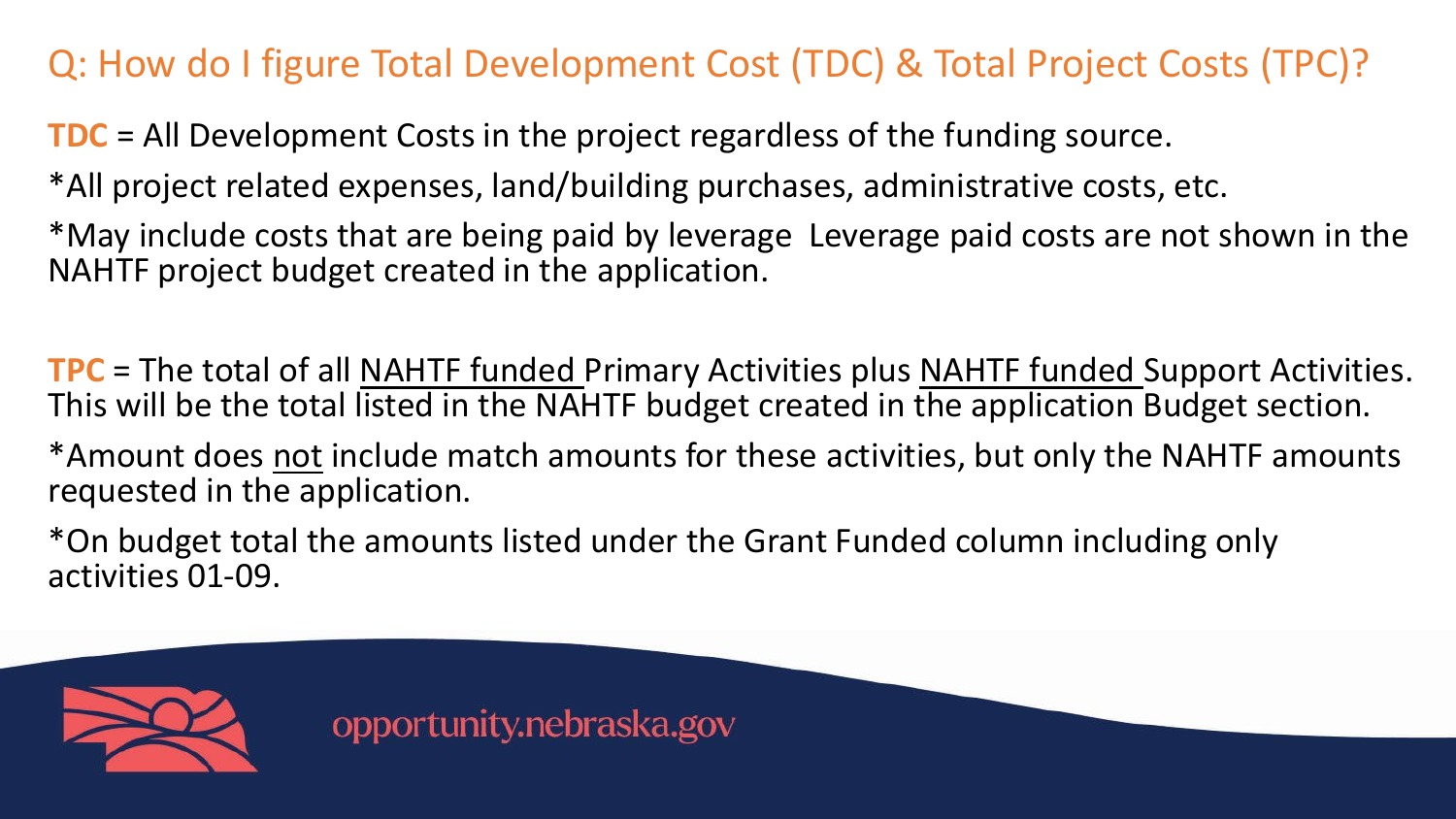### Q: Is the Acquisition Activity used for Purchase/Rehab/Resale projects?

No, do not use "Acquisition" as a budget line item when creating the budget for your P/R/R project.

Purchase/Rehab/Resale Projects have one activity and one budget line item of the same name. It is Purchase/Rehab/Resale and that line item includes the cost for acquisition.

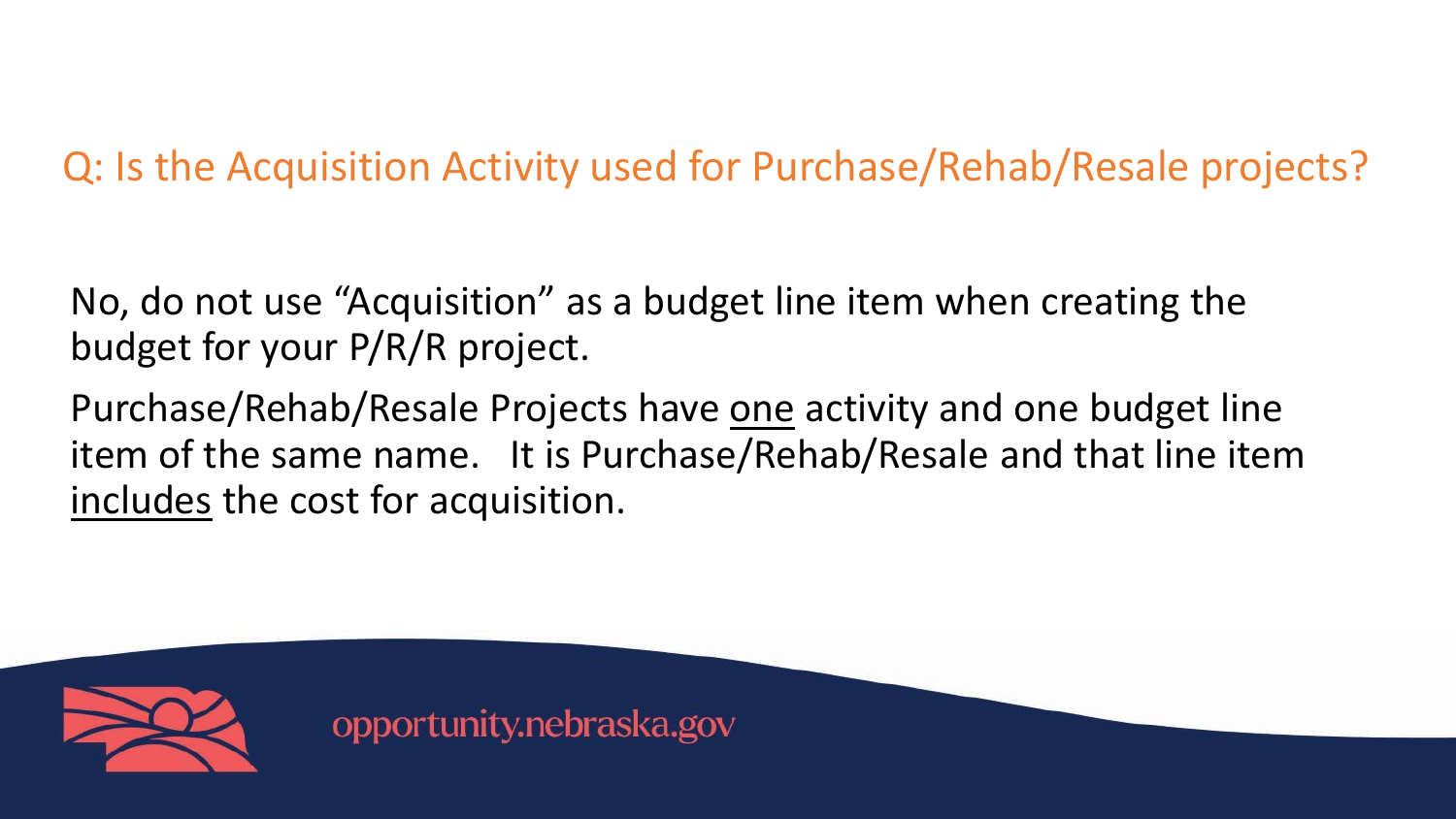# Q: What are the matching requirements?

Match is not required in order to apply for the 2022 Nebraska Affordable Housing Fund.

Match is expended in proportion to the amount of NAHTF being requested per line item.

All cash match must be expended by the DED recipient during the contract period and in proportion to the amount of NAHTF project costs drawn down per line in the contract budget.

For consistency, to determine whether funds are considered match and eligible to receive match points, all the following items must be met:

-Match must be associated with an activity that is being funded by the Trust Fund. -Match funds are unrestricted cash funds available at the time of application. -Match funds are used to pay for project related costs incurred by the award recipient and paid for by the award recipient during the contract period (after ROF).

Applicants must complete the required **DED Cash Match Documentation Form**

Review Section 7 of APPLICATION GUIDELINES for more details.

\**Some Project-related soft costs are not eligible for match points, i.e. Developer Fee* 

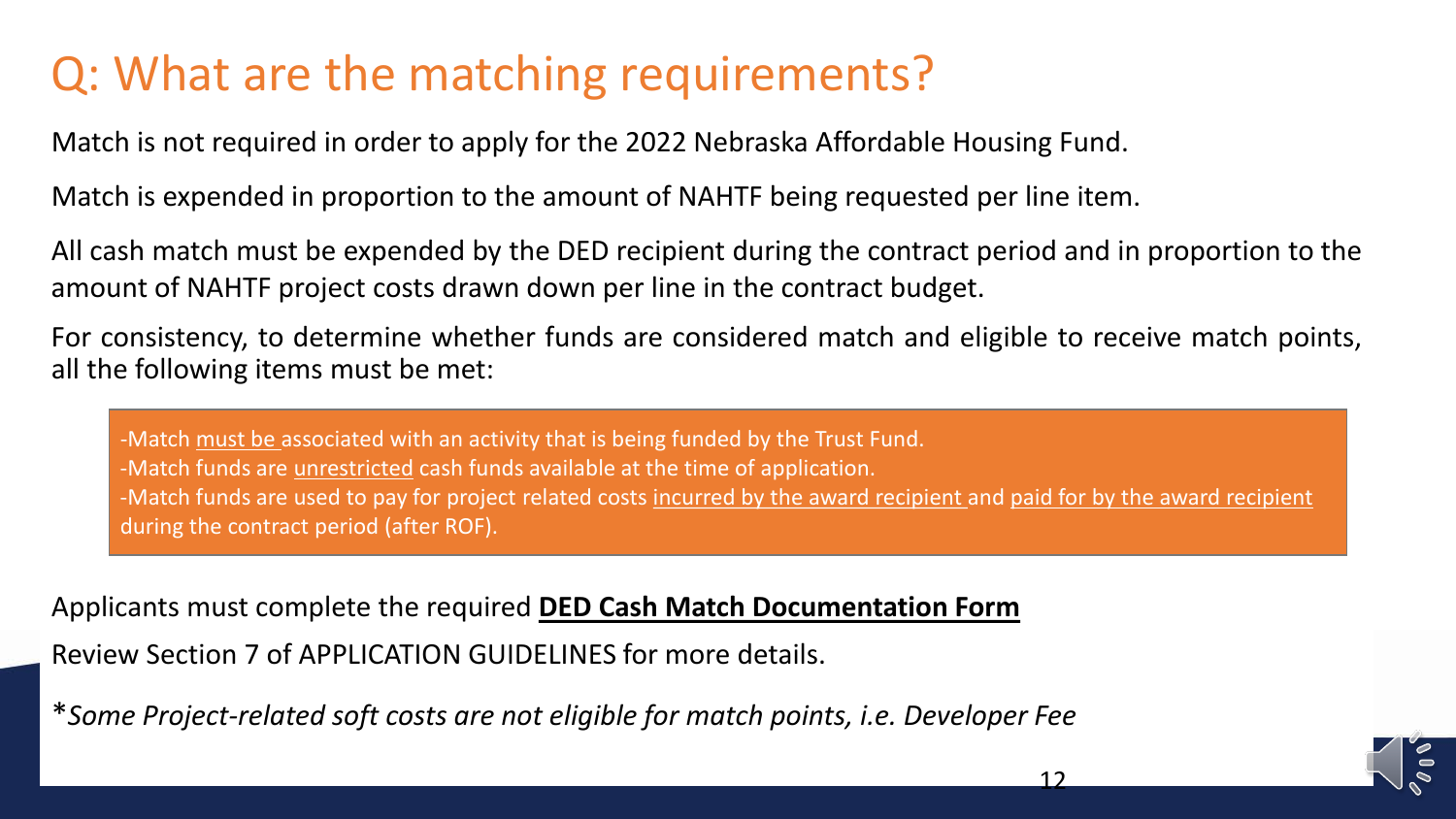# Q: Which support activities may include a cash match?

**Demolition** - Qualifies for Match *as long as sites are known at time of application.*

**Rental Reserves** - Qualifies for Match. These are not reimbursed until end of project. It will be demonstrated by evidence of an account created and funds deposited into the account.

**Acquisition** - Qualifies for match. (This line-item category is not used for PRR projects)

**Infrastructure Improvements** - Qualifies for match. This line item is used for major construction projects involving multiple lots requiring utility infrastructure improvements, typical of sub-divisions, i.e. new streets, city-owned water and sewer lines, etc. It is eligible for reimbursement in proportion to the construction per unit of NAHTF-funded units and with proof of a NAHTF unit's occupancy by an eligible beneficiary. *This line item is not used for single site/lot improvements which* are part of the new construction or rehabilitation line items and include costs such as utility hookups,<br>infill, grading, etc.

*\*Developer Fee - Does NOT qualify for match. See definition in Application Guidelines Appendix; Terms & Definitions.*

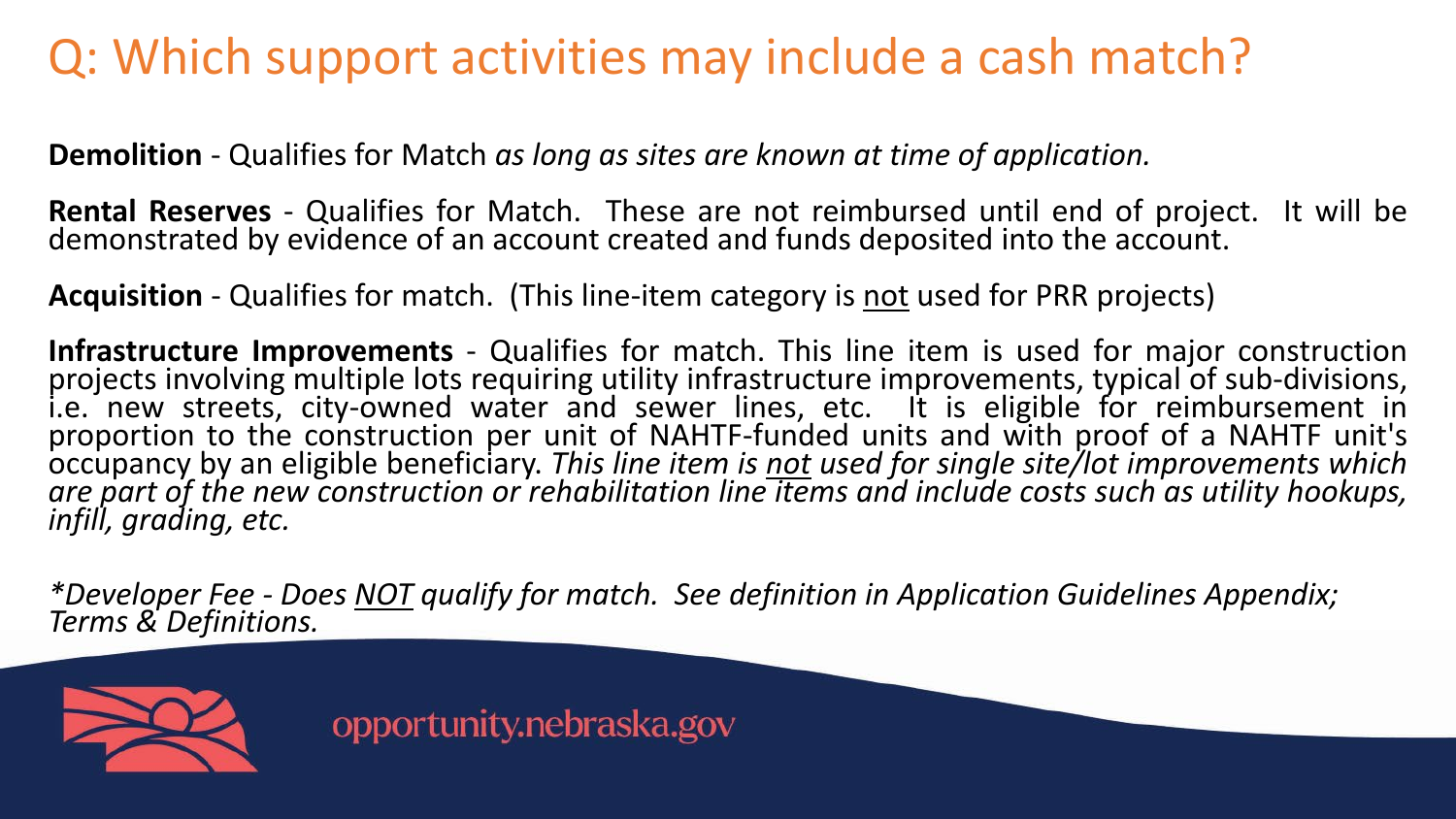Q: If match was not included in the pre-application, can the full application include match?

Yes, a full application can include match even if it was not included in the pre-<br>application and vice versa.

### Q: What are the Public Hearing Requirements?

There is not a public hearing or request for public comment period required for NAHTF application. Applicants are welcome to utilize either of these either of these and may upload public comments with their application in the Specific Applicant Uploads section of the application.

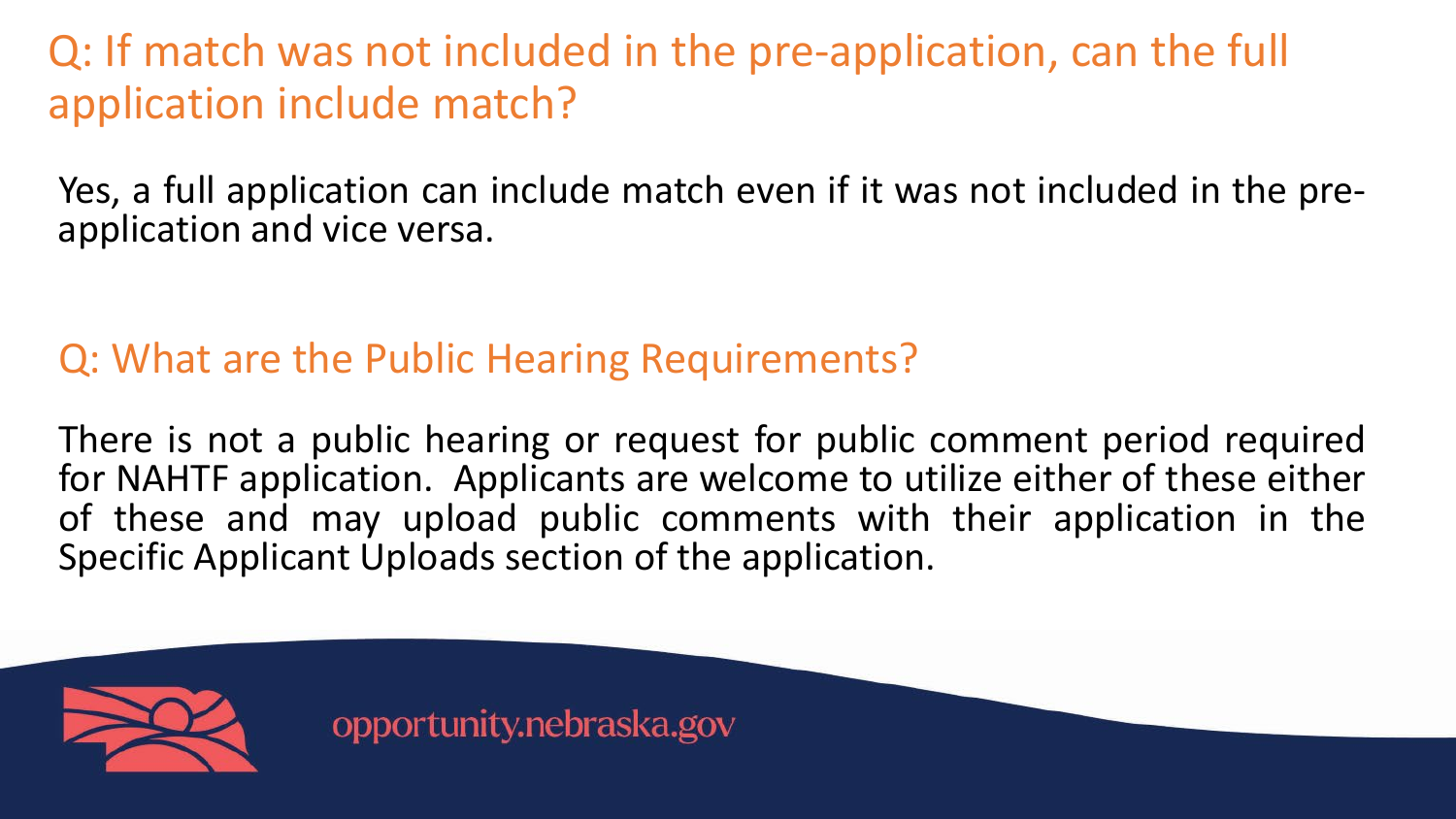Q: Can funds spent outside of the contract period be identified as leveraged funds? (ex: purchase of a building or rehabilitation of building prior to application or notice of award.)

No. For consistency for all applications, the Department has determined that only funds leveraged during the contract period should be included in the leveraged funds form. This ensures consistent information and data for statutory reporting requirements of leveraged funds.

Applicants are encouraged to include within their narratives any additional funds already spent or anticipated to be spent throughout a multi phase project to provide the Department a full understanding of the project.

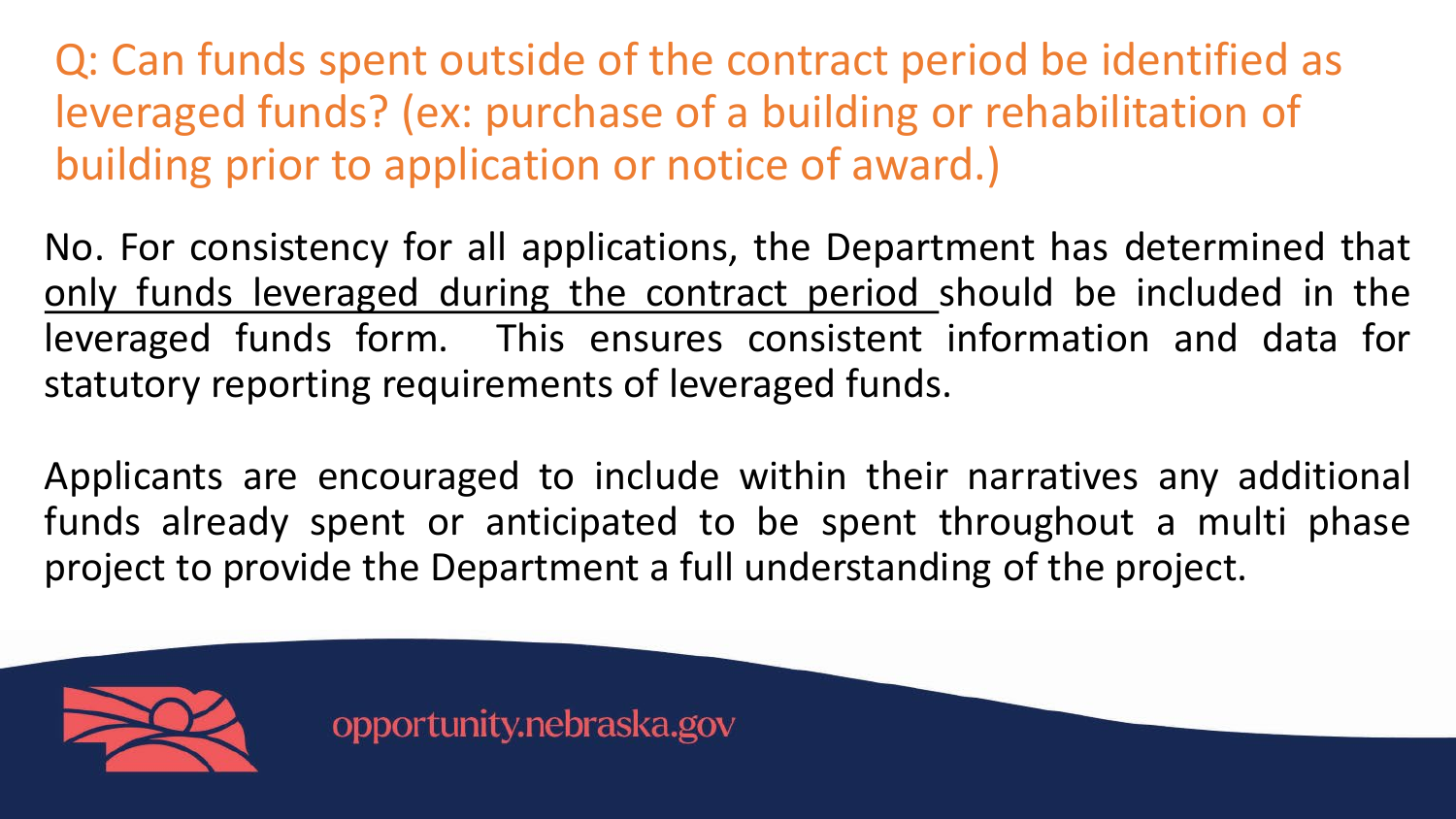#### Q: What are the Rental Rate Limits?

Using the HUD Home Rent Limit table found on DED NAHTF web page; rents should be no more than the 65% rent limit established by HUD for the area project is located in.

However, if the Fair Market Rent (FMR) limit shown on the HUD table is lower than the 65% rent limit, project should consider using the FMR as the limit. Project needs to be able to support decision for rent chosen on NAHTF-assisted units: rents that make sense for the project, the area that project is located in, and that considers the AMI population being targeted by the project.

Note: The HUD table assumes landlord/owner is paying utilities, therefore the amount must be adjusted when tenant pays utilities.

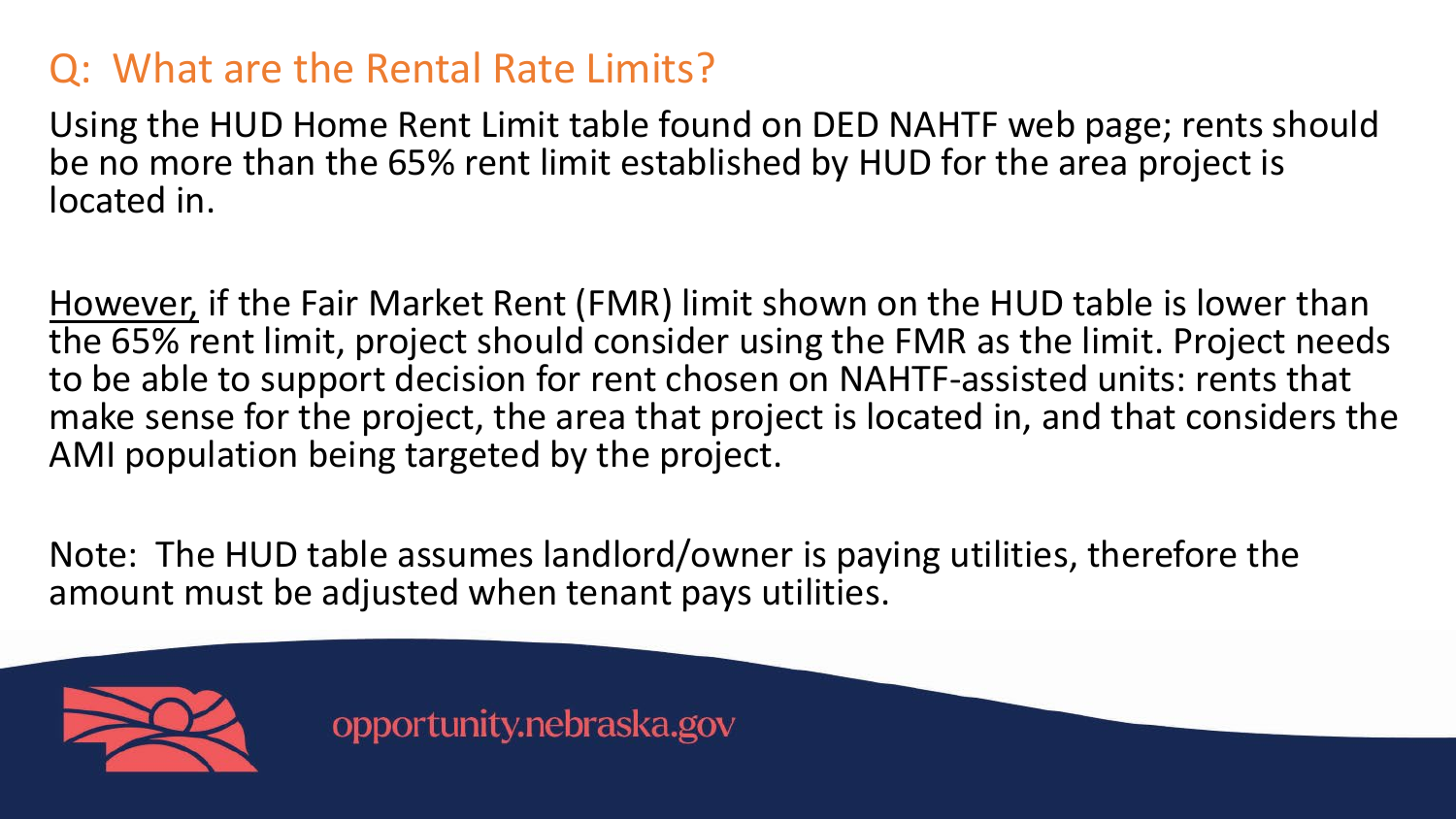### Q: Do Housing Studies have a time requirement?

There is not a specific requirement regarding the age of a Housing Study used as a source document in the application. However, the Department recommends that housing studies that have not been updated within 5 years should include some type of addendum update, i.e. Housing Study Lite, etc.

#### Q: For county or regional-wide housing projects, can housing studies from multiple communities be uploaded?

Yes. There are fields provided for housing studies that can be found through online links.<br>Applicants may also use the Applicant Specific Uploads to upload Housing Studies cited within the narratives.

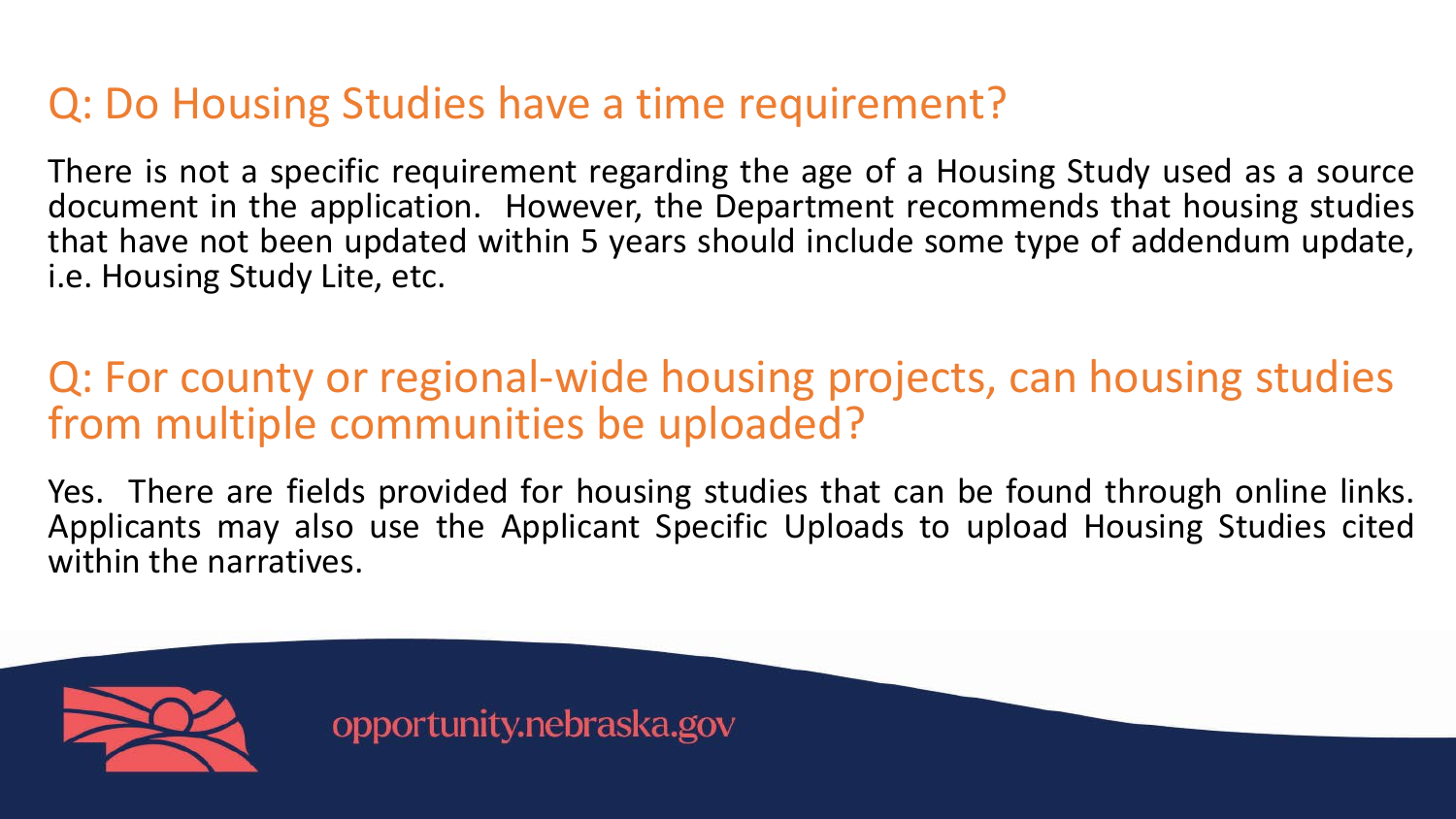## Q: What has changed with Lead Based Paint requirements?

Federal NEPA requirements are no longer tied to the NAHTF project. This has allowed the Department to increase the amount of rehabilitation allowed per unit without automatically triggering abatement enforcement.

For information on this change refer to the Lead-Based Paint Q&A found in the Application Guidelines Addendum.

Also review the State Agency Trainings found on the NAHTF webpage under Training and Workshops to find contact information for DHHS for assistance on project questions pertaining to Lead-Based Paint.

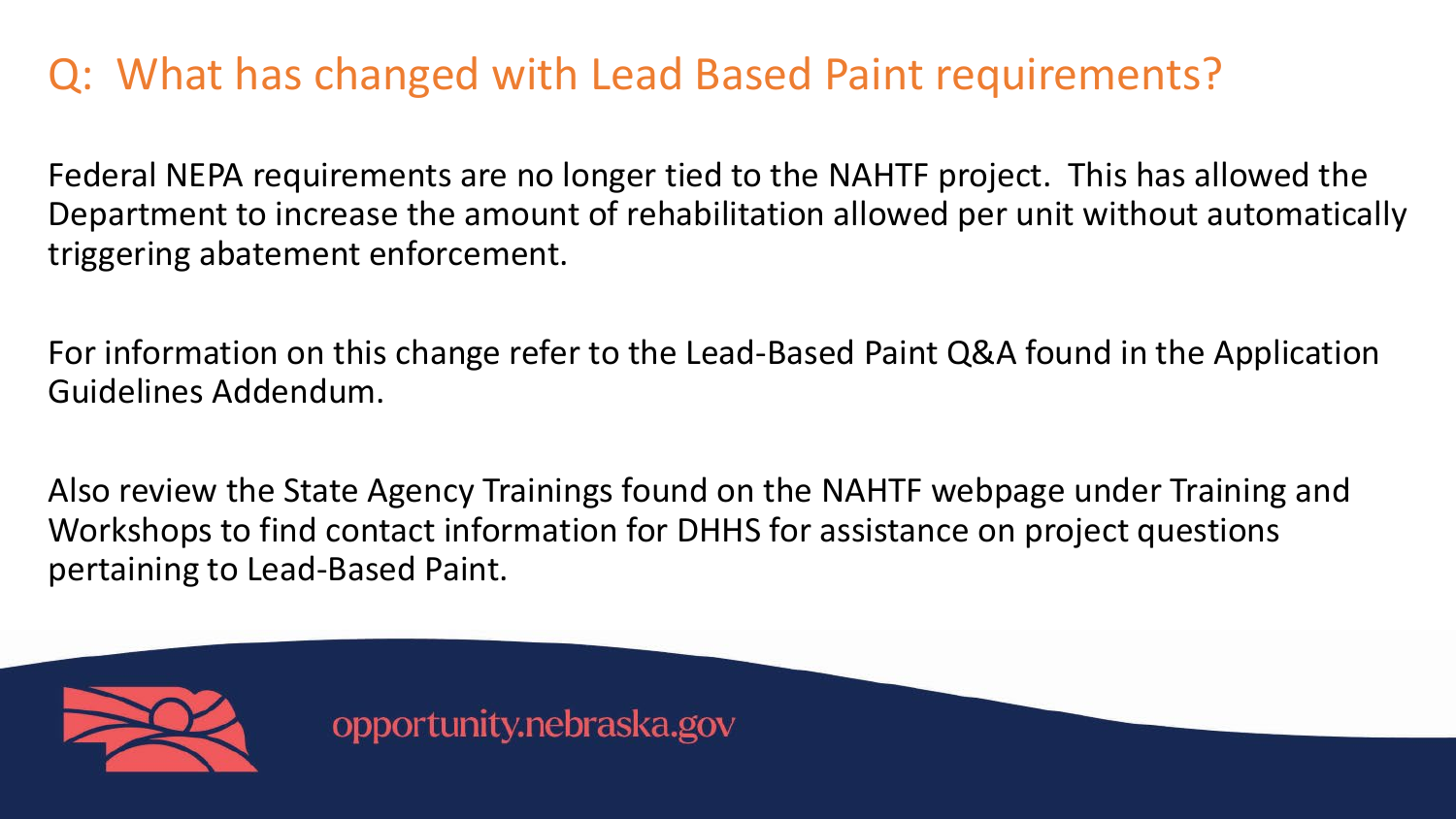Q: How is an area designated as Extremely Blighted Area?

To be declared an Extremely Blighted Area, an area must be declared through the process outlined under [Nebraska](https://nebraskalegislature.gov/laws/statutes.php?statute=18-2101.02) Revised Statutes §18- 2101.02.

# Q: Can NAHTF funds be used to purchase appliances?

Yes, any Housing Project can use NAHTF funds to purchase appliances. Any appliances purchased must be Energy Star qualified products.

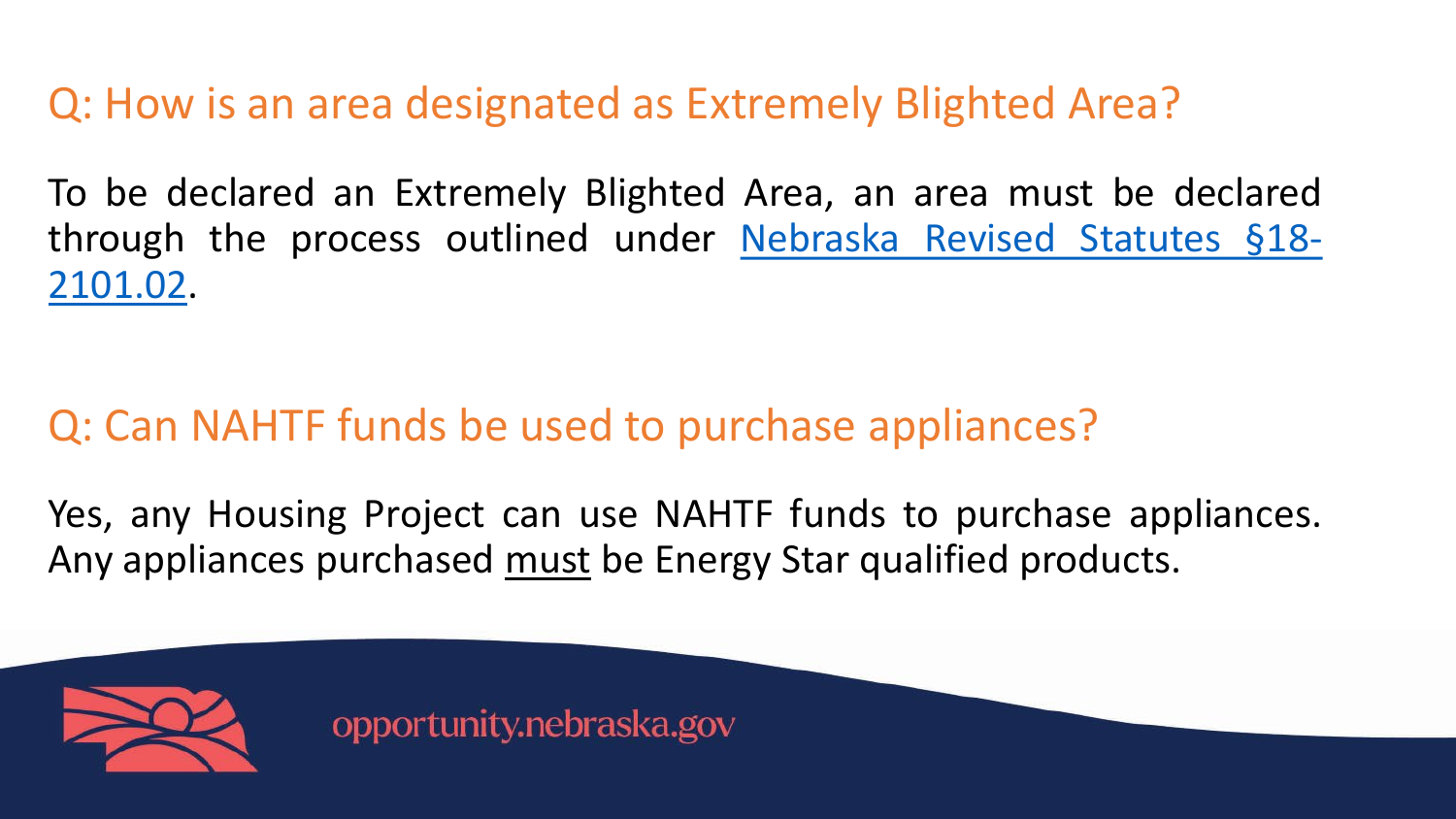Q: What are the contract periods for 2022 NAHTF Applications?

Rentals, New Construction, Homebuyer Assistance, Purchase Rehab Resale and Owner-Occupied Rehab projects will be recommended for a 36-month contract period.

Nonprofit Technical Assistance, and all other projects will be recommended for a 24-month contract period.

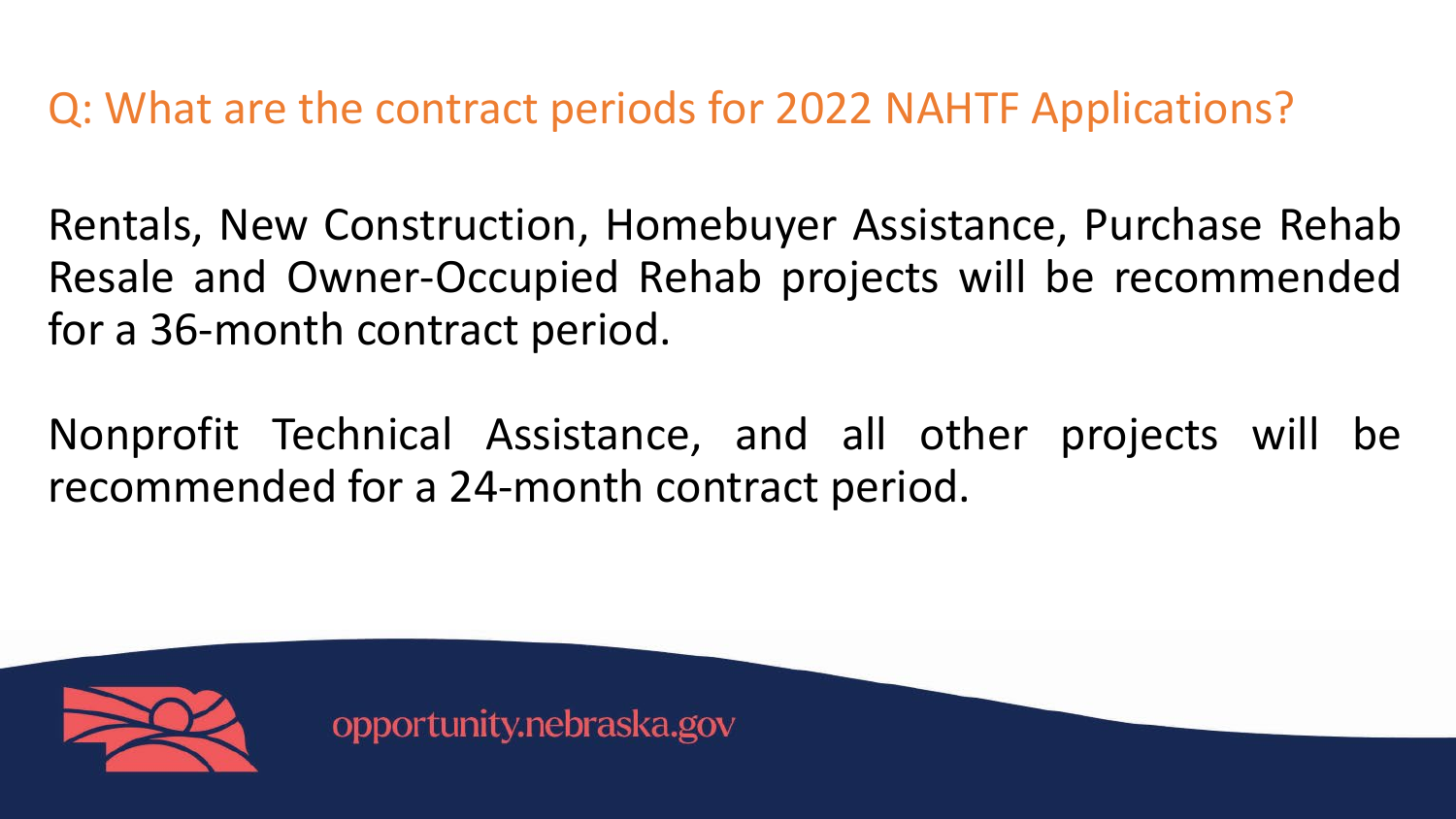Q: How do I find the maximum per unit subsidy table.

The table is found at the bottom of the [NAHTF](https://opportunity.nebraska.gov/programs/housing/nahtf/) web page. Or by clicking the Data for **Applicants and Grantees** button on the page.



*\*The NAHTF program uses the HOME HUD subsidy limit table which is updated annually. Follow the bottom line of figures in the table titled "All Nebraska and Iowa PJs/Counties."*

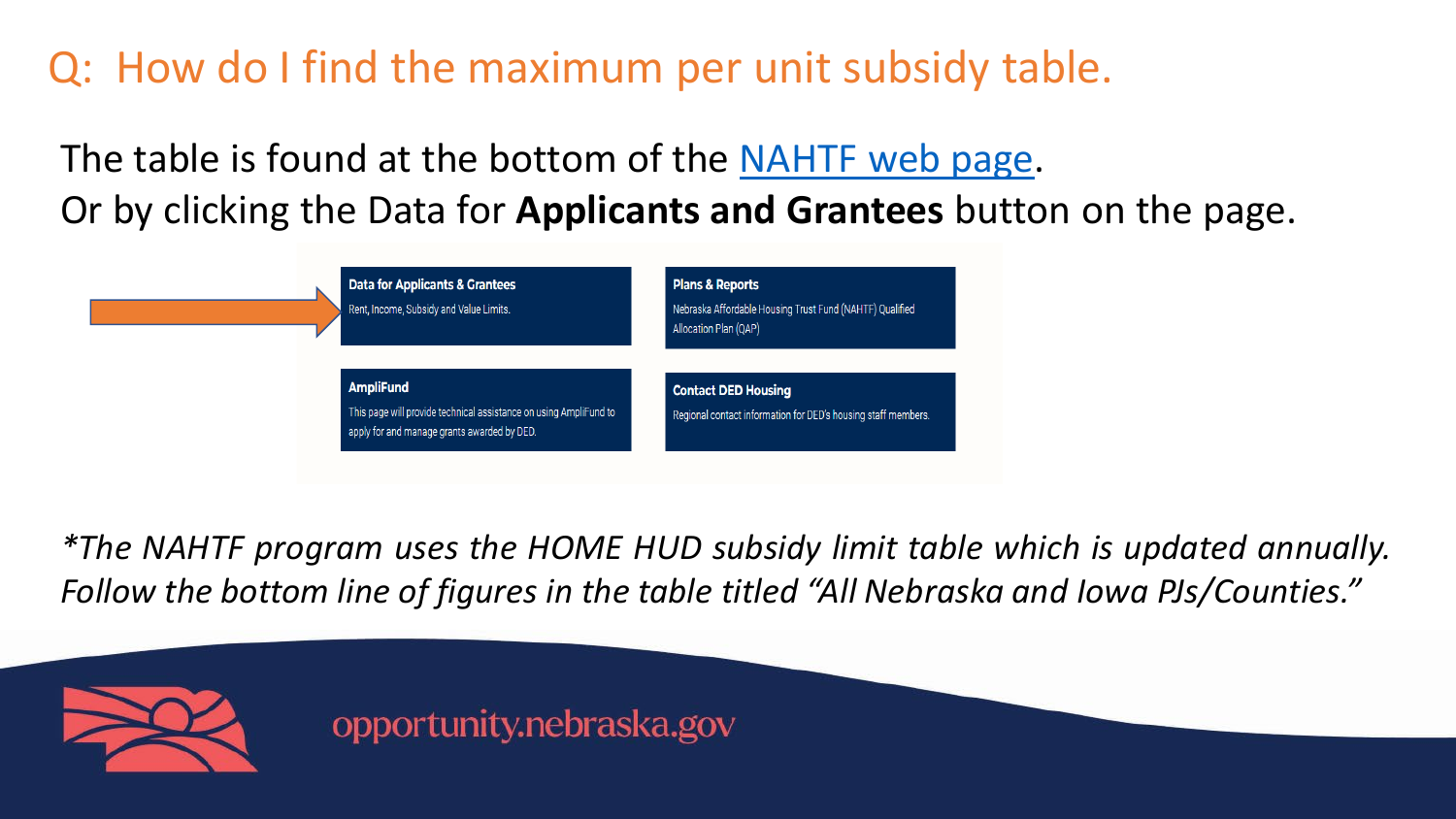# Q: How do I calculate Purchase Price Limit using HOME HUD table?

HOME HUD table is on the NAHTF web page under **[Data for Applicants & Grantees](https://opportunity.nebraska.gov/programs/housing/nahtf/)** 

To Find NAHTF 140% Purchase Price Limit:

For Existing Units use Column (H) (Unadjusted Median Value) and multiply by 1.40 For New Homes use Column (P) (Unadjusted Median Value) and multiply by 1.40

Example for New Home:

Multiply Column (P) X 1.40 to find the Purchase Price Limit for NAHTF (based on 140%)

#### Note:

1 Unit stands for 1 single-family home, 2 is a duplex and so forth. A multiplier would need to be used to figure duplex, tri-plex, and 4-plex. (See methodology for those).

*\*Owner-Occupied Rehabilitation (OOR) projects do not have this requirement.*

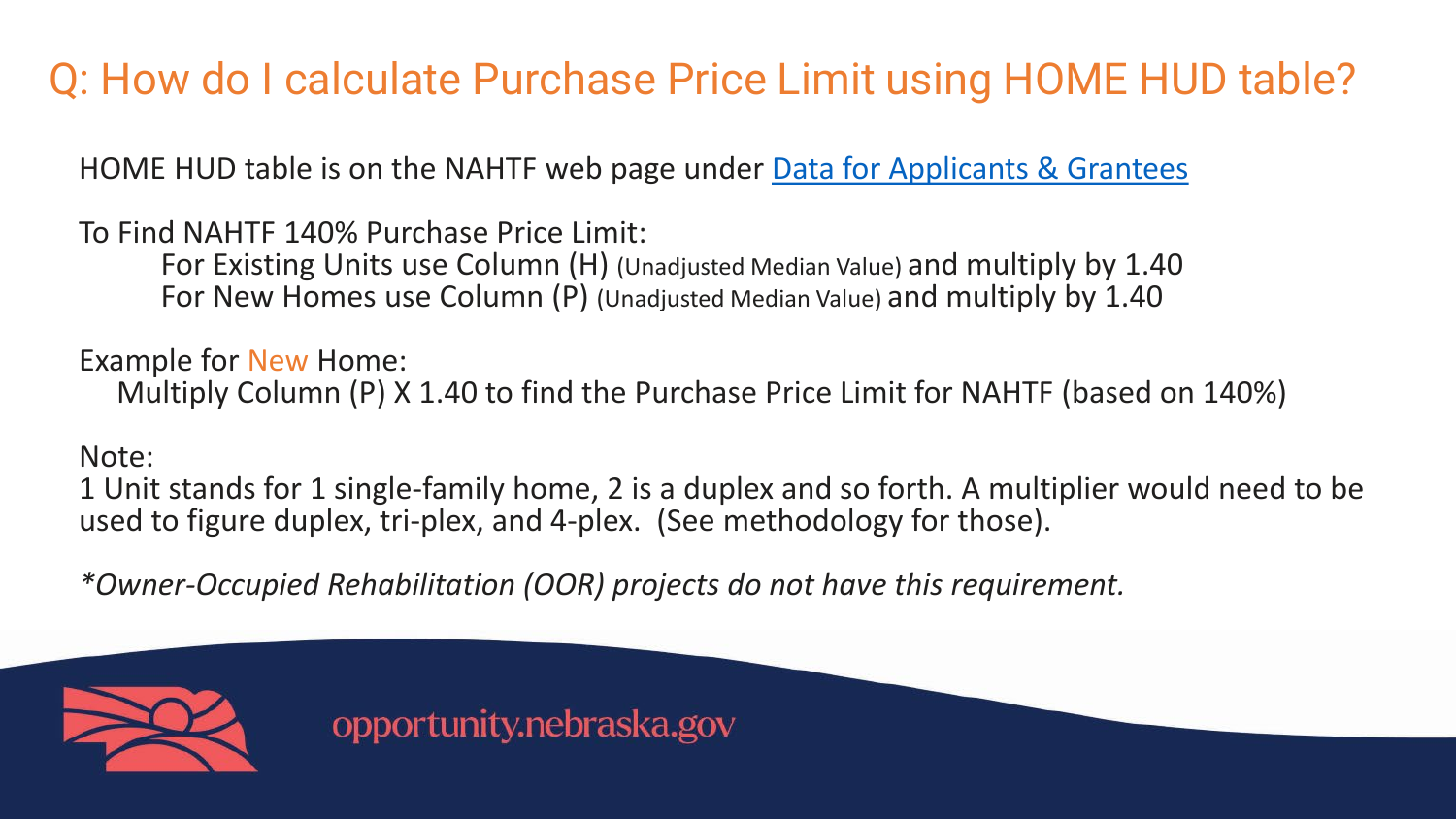## Q: Does the table for Rent Limits include the utility allowance?

Yes. For example, if the 65% Rent Limit is \$500 and the tenant is paying the utilities and if that amount will be \$50/month, the maximum rent to be collected from a tenant is \$450. (\$500 Rent Limit - \$50 utility allowance = \$450 maximum rent paid by tenant).

#### Rent Limits table is found on the NAHTF webpage.



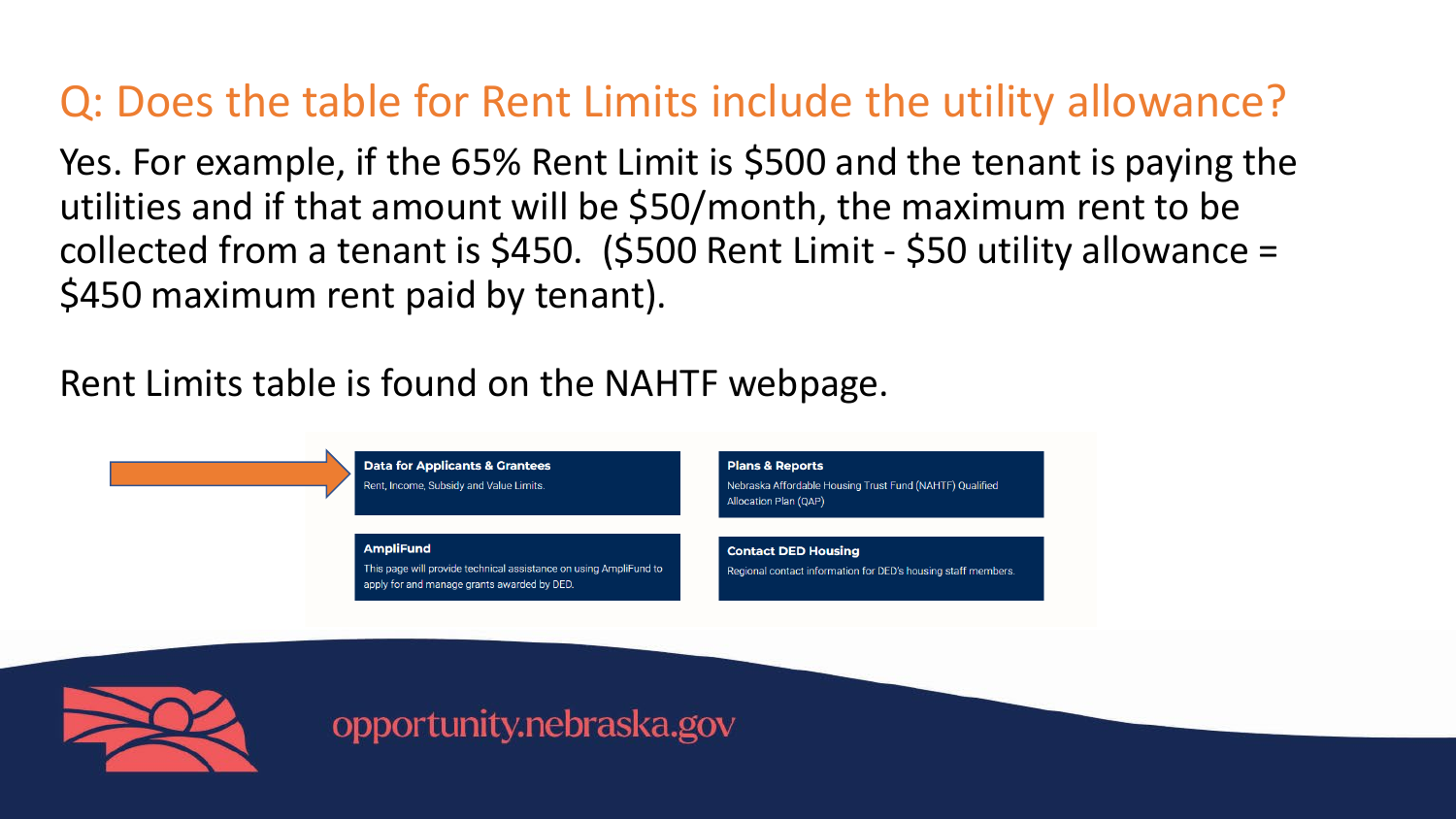#### Q: Which projects require Site Reviews?

Any project that includes new construction, land acquisition, rental conversion and<br>rehabilitation, and infrastructure improvements (off-site). Site reviews that are conducted<br>after an award need to be requested <u>45 days p</u> unless approval has been received from Housing Program Rep to complete the site review sooner.

#### Q: Are Program Guidelines required to be board approved and finalized at time of application?

No. Board Approved Program Guidelines are a Special Condition item for Release of Funds. Prior to Release of Funds all criteria set in the program guidelines checklist must be met and approved by applicant organization/community. Program Guidelines that meet all criteria items and are board approved at the time of application will demonstrate more readiness of the proposed project than draft program guidelines.

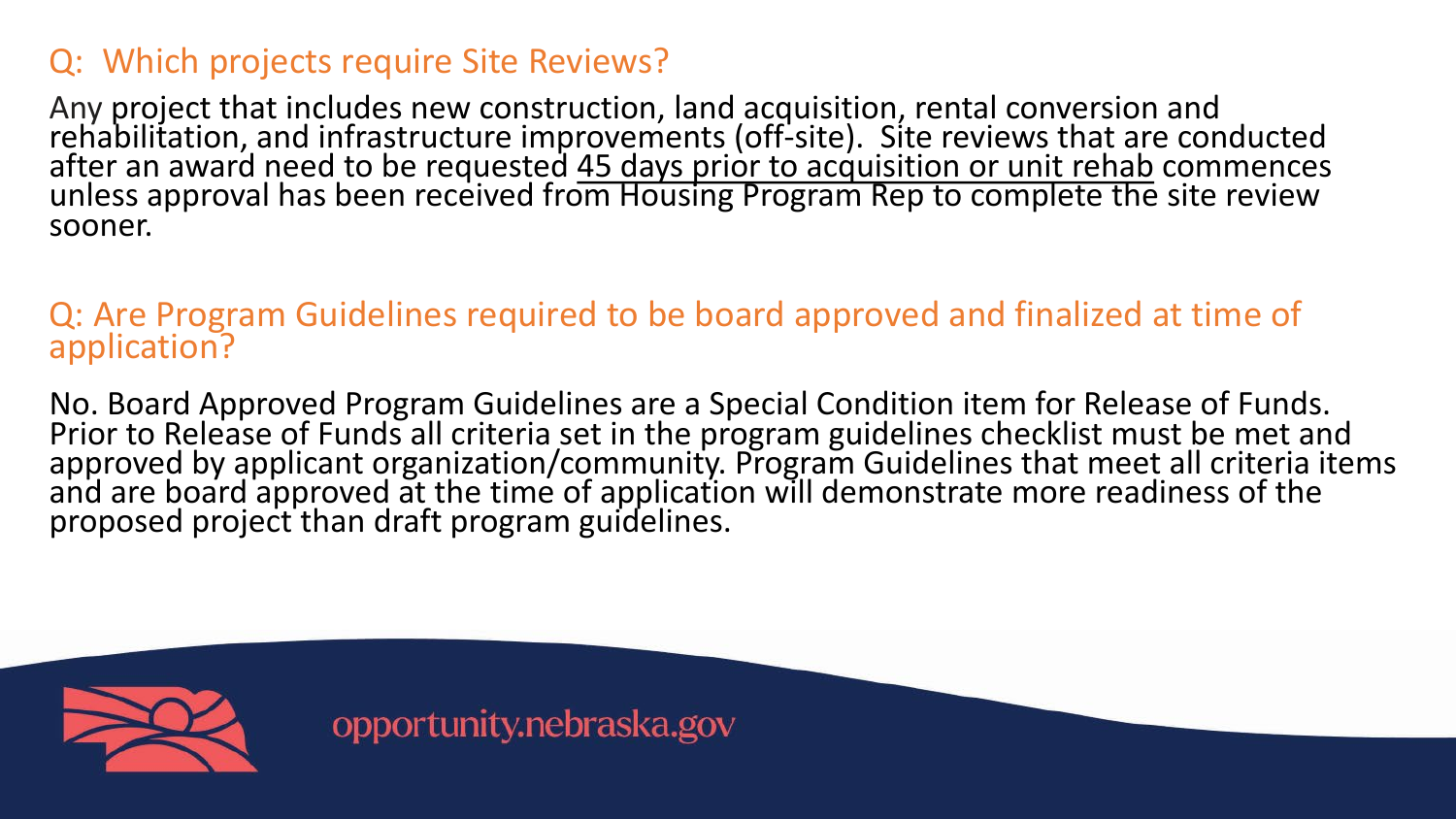Q: What is the radon requirement for a project having only one primary activity of Homebuyer Assistance?

A Homebuyer project including only the primary activity of Homebuyer Assistance (typically provided as down payment assistance) must include in the program guidelines a policy of informing homebuyers of radon risk including the provision of educational material.

*\*Homebuyer projects requesting NAHTF funding in new construction or Purchase/Rehab/Resale activities have additional requirements and these are listed in the program guidelines checklist.*

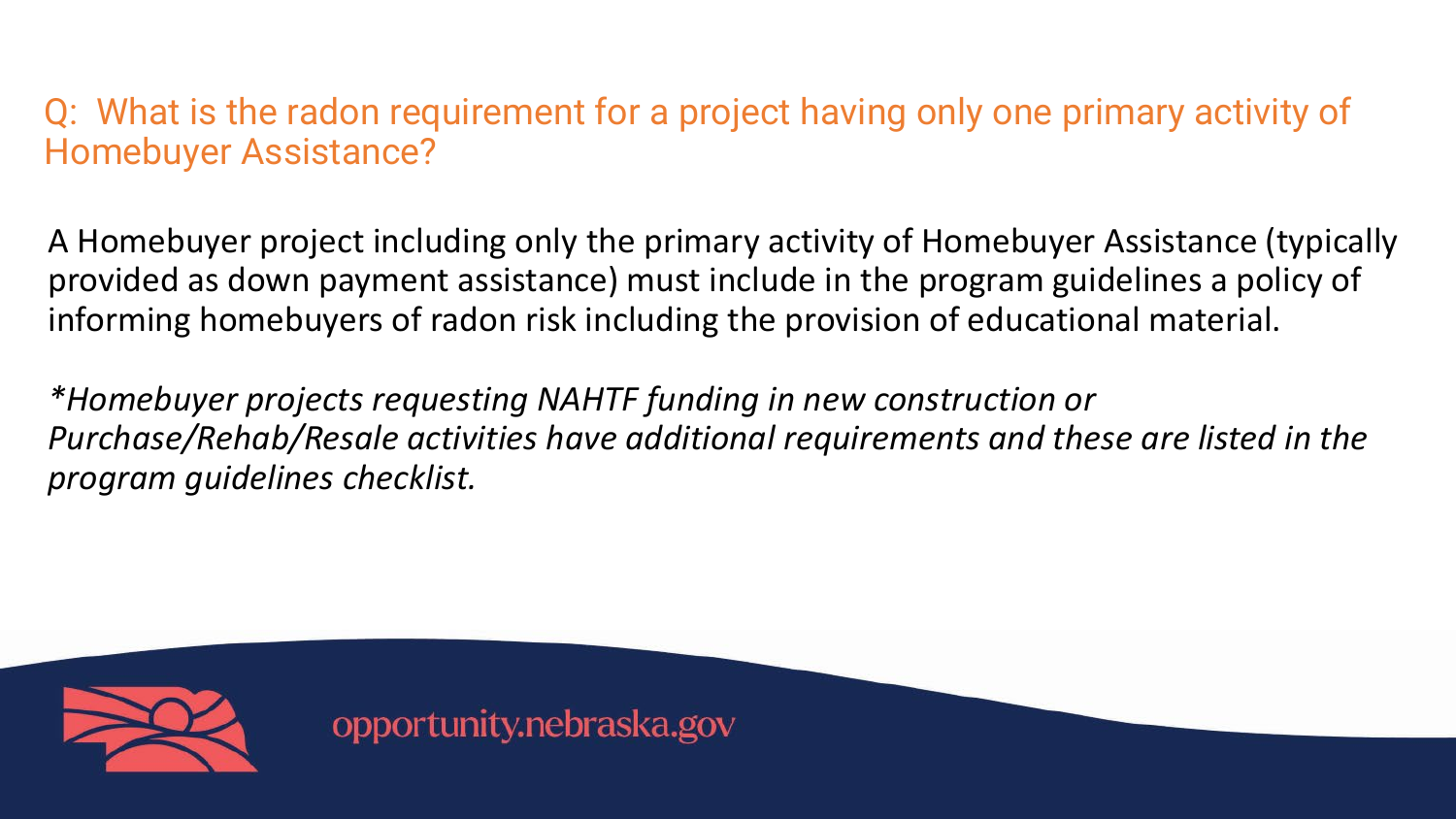# More on radon…

When designing a program, NAHTF applicants are encouraged to consider the safety and well-being of their potential beneficiaries in drafting their radon policy. Applicants will outline their policy within the narrative question of the application and if the policy exceeds the minimum standard, the narrative is an opportunity to share their decision to do so.

Radon is a growing concern and likely present across all of Nebraska. NDED encourages applicants to be informed.

View the State Agency Training given by DHHS (Part 2) found on NAHTF webpage under *Training and Workshops.*

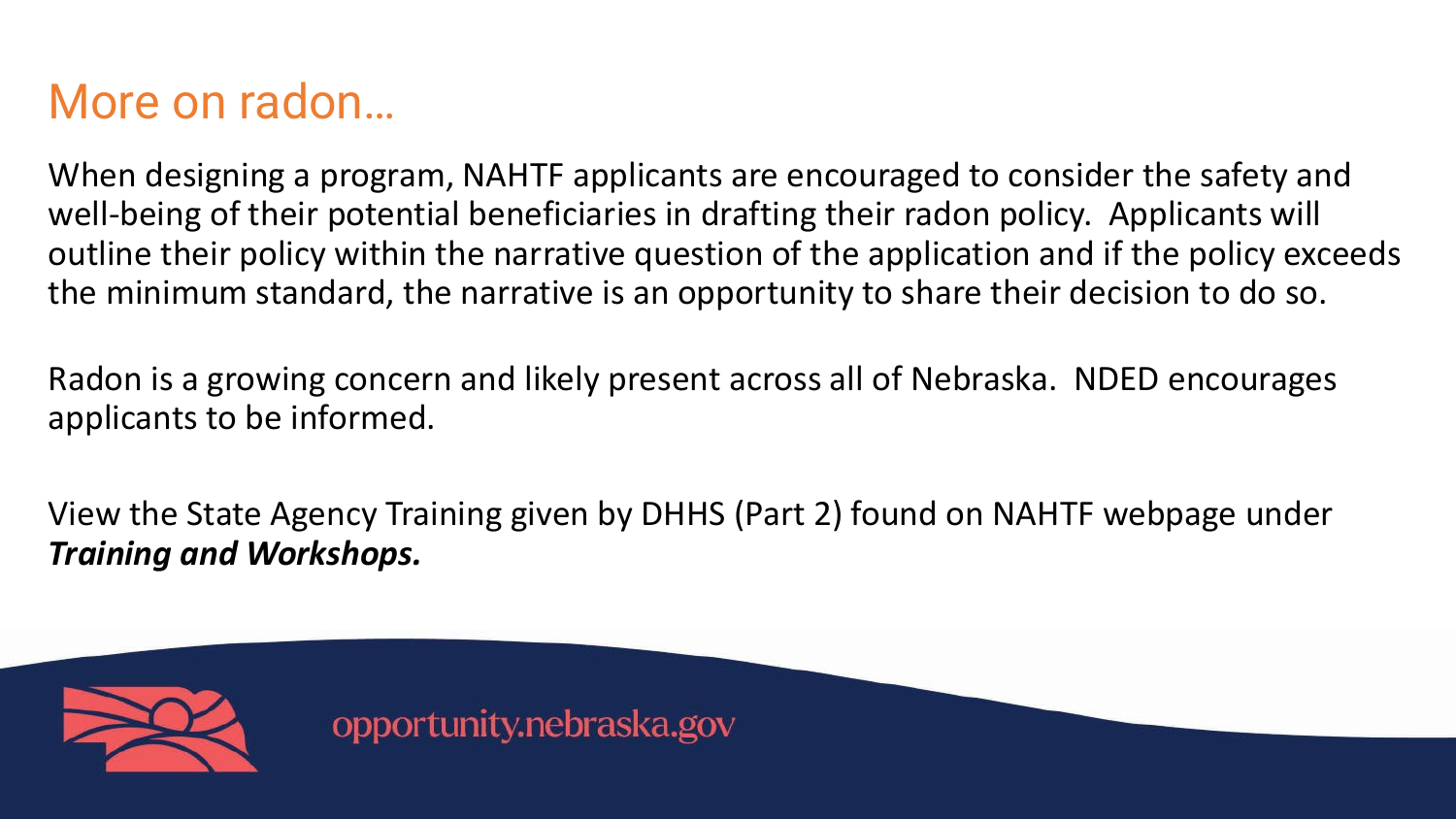#### Q: How do I create the budget in the application?

The NAHTF application budget includes only NAHTF requested amounts and the match associated with the activity, if any.

#### Use ONLY the names given in this chart to name the budget line items.

Primary Activities + Support Activities = Total Project Costs Total Project Costs (TPC) must be \$500,000 or less.

| <b>Primary Activities</b> | Support Activities           | <b>Administrative Costs</b>    |
|---------------------------|------------------------------|--------------------------------|
| New Construction*         | Developer Fee*               | Housing Management             |
| Homebuyer Assistance *    | Demolition*                  | General Administration         |
| Purchase Rehab Resale*    | Rental Reserves*             | Lead Based Paint Testing (LBP) |
| Rehabilitation*           | Acquisition*                 |                                |
|                           | Infrastructure Improvements* |                                |

\*Use TPC to figure budget allowances for General Administration and Housing Management. LBP is based on \$1500 per unit allowance.

#### **Resource:**

**2022 NAHTF Application User Guide** found in QuickLinks (NAHTF) on the [AmpliFund Resource Page](https://opportunity.nebraska.gov/programs/amplifund/)

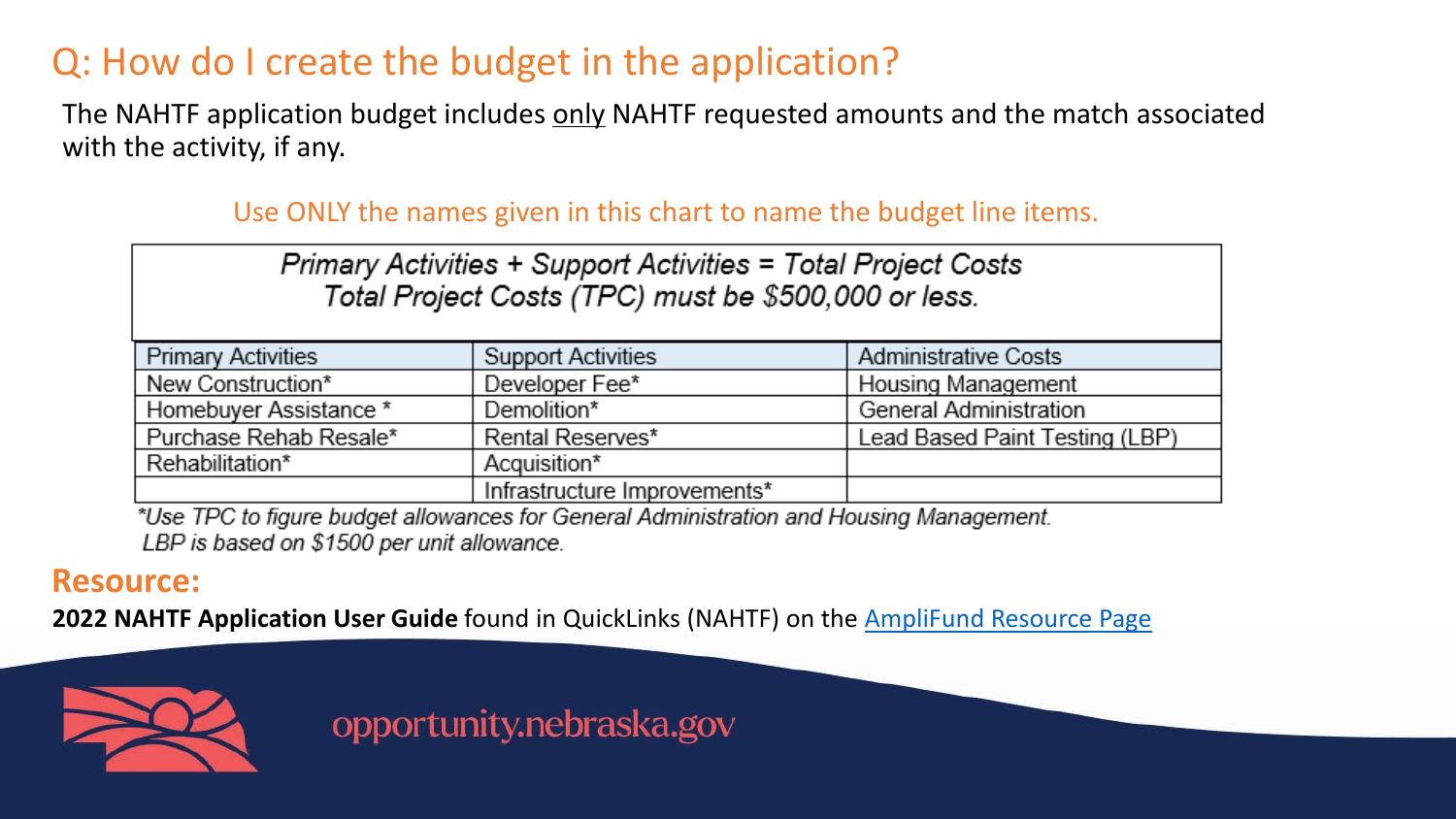Q: Can a Developer Fee be budgeted on a project that has only the one primary activity of Homebuyer Assistance (HBA)?

No. The Developer Fee can not be used in a HBA only project that provides down payment assistance to eligible beneficiaries.

The project may budget for a Housing Management Administrative cost.

The Developer Fee activity is also not available in Homeowner projects conducting owner-occupied rehabilitation.

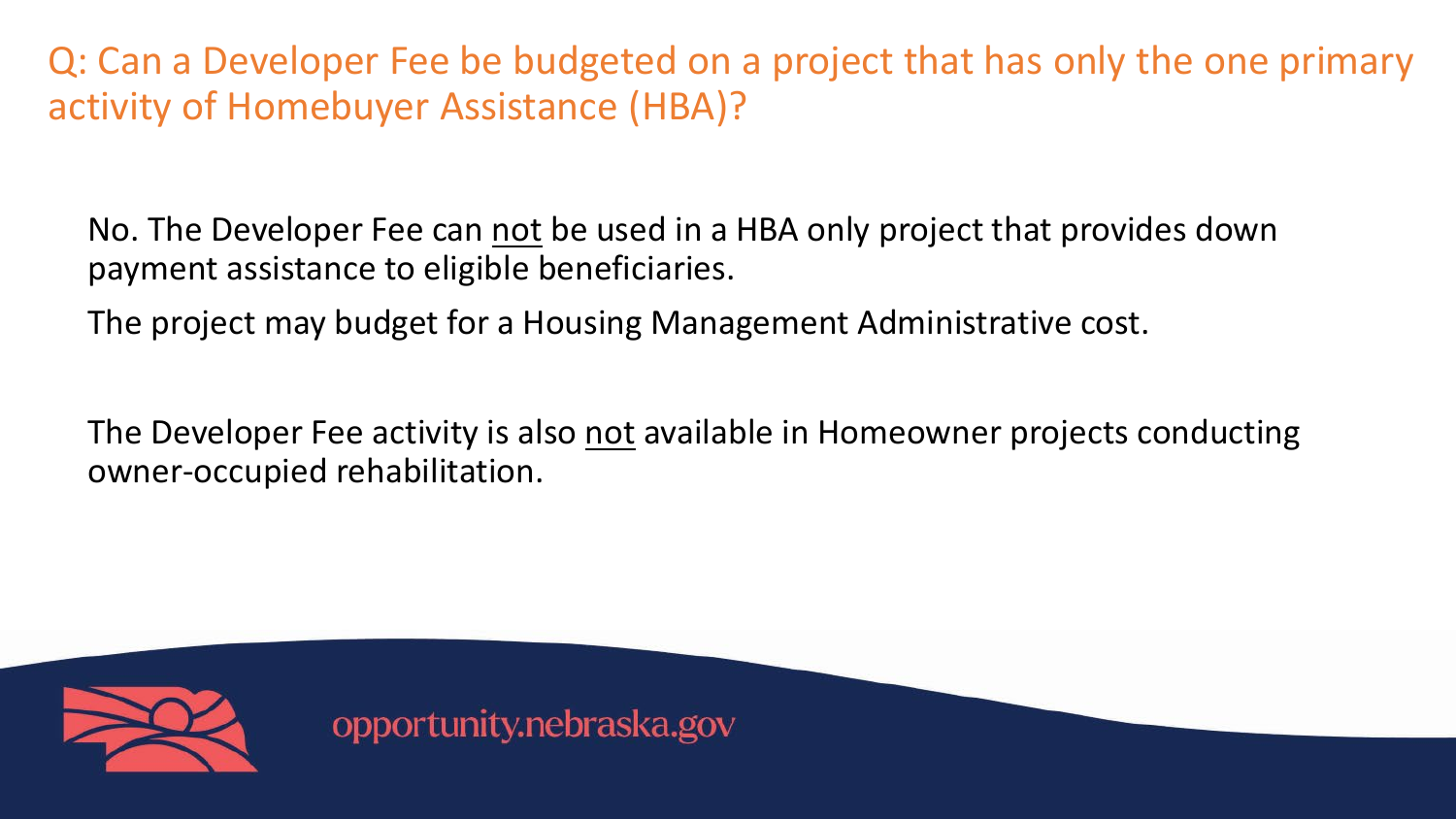#### **REMOVAL OF NEPA REQUIREMENTS 2021 & 2022**

- NAHTF Awards dated 2021 and future are required to follow State of Nebraska rules for their projects and the Federal regulations dictated by NEPA have been removed.
- Recipients will be expected to follow their contracts and State of Nebraska rules that pertain to their project.
- It is the responsibility of the Recipient to understand what the State rules are for their type of project and to rely on their legal counsel for questions regarding such.
- See NAHTF webpage>Training and Workshops/2021 State Agency Trainings for assistance.

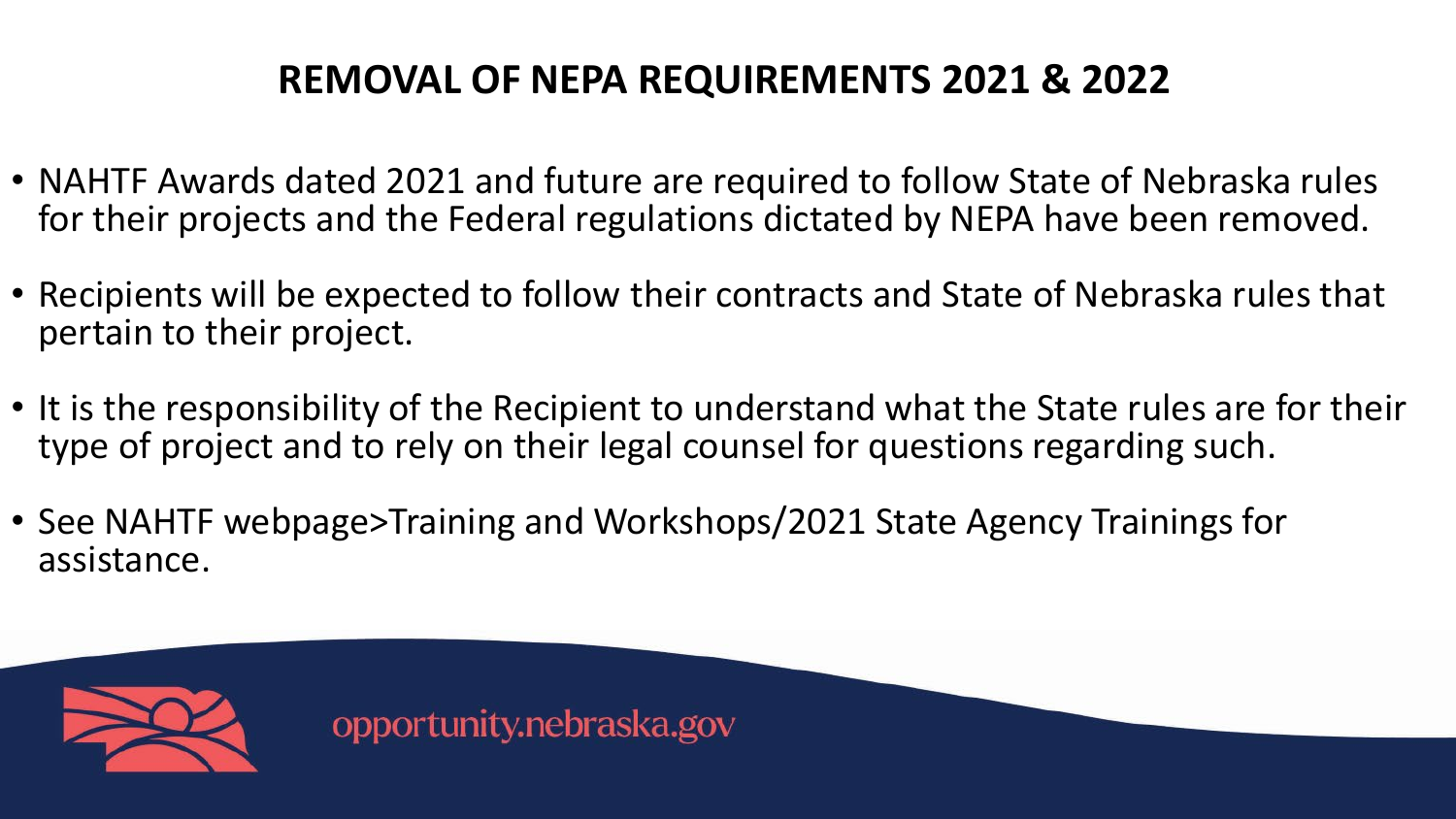# TIPS

- REVIEW THE APPLICATION GUIDELINES
- DEMONSTRATE ATTENTION TO DETAIL
- FOLLOW THE NAMING PROTOCOL
- WATCH THE PRE-RECORDED WORKSHOPS PROVIDED ON NAHTF WEBPAGE.
- DOWNLOAD AND SAVE OFTEN TO AVOID LOSS OF DATA DUE TO TIMING OUT
- REVIEW THE FAQ ON DED'S NAHTF WEBPAGE
- ANSWER ALL QUESTIONS IN BULLET POINTS *EXPLAIN IF A BULLET POINT DOES NOT APPLY TO YOUR PROJECT OR IF YOU DON'T KNOW THE ANSWER.*

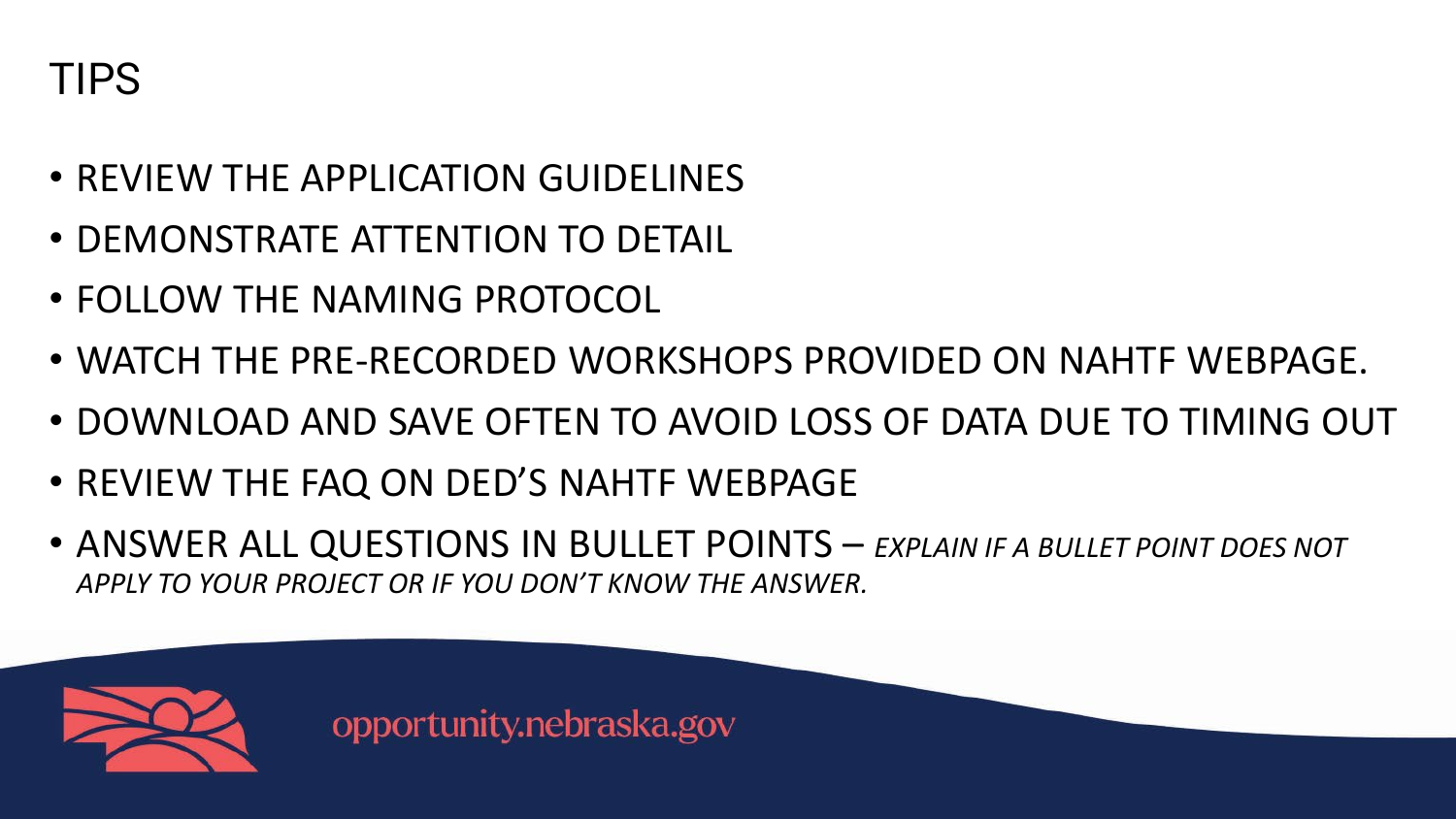

- MAKE SURE BUDGET NUMBERS MATCH THE NUMBERS SHARED IN APPLICATION NARRATIVES.
- [CLICK HERE](https://nebraska.us6.list-manage.com/subscribe?u=a27da2a66c6ea0c3e288a8400&id=9d180b460f) TO JOIN DED'S MAILING LIST TO STAY INFORMED.
- WHEN YOU SHARE HOUSING STUDY OR SURVEY'S; REVIEWERS LOOK TO SEE IF IT ALIGNS WITH YOUR PROGRAM.
- BE PREPARED TO SHARE WHY YOU CHOSE THE PROGRAM YOU ARE APPLYING FOR IF IT DOES NOT ALIGN WITH HOUSING STUDY.
- USE A PROOFREADER; FRESH EYES